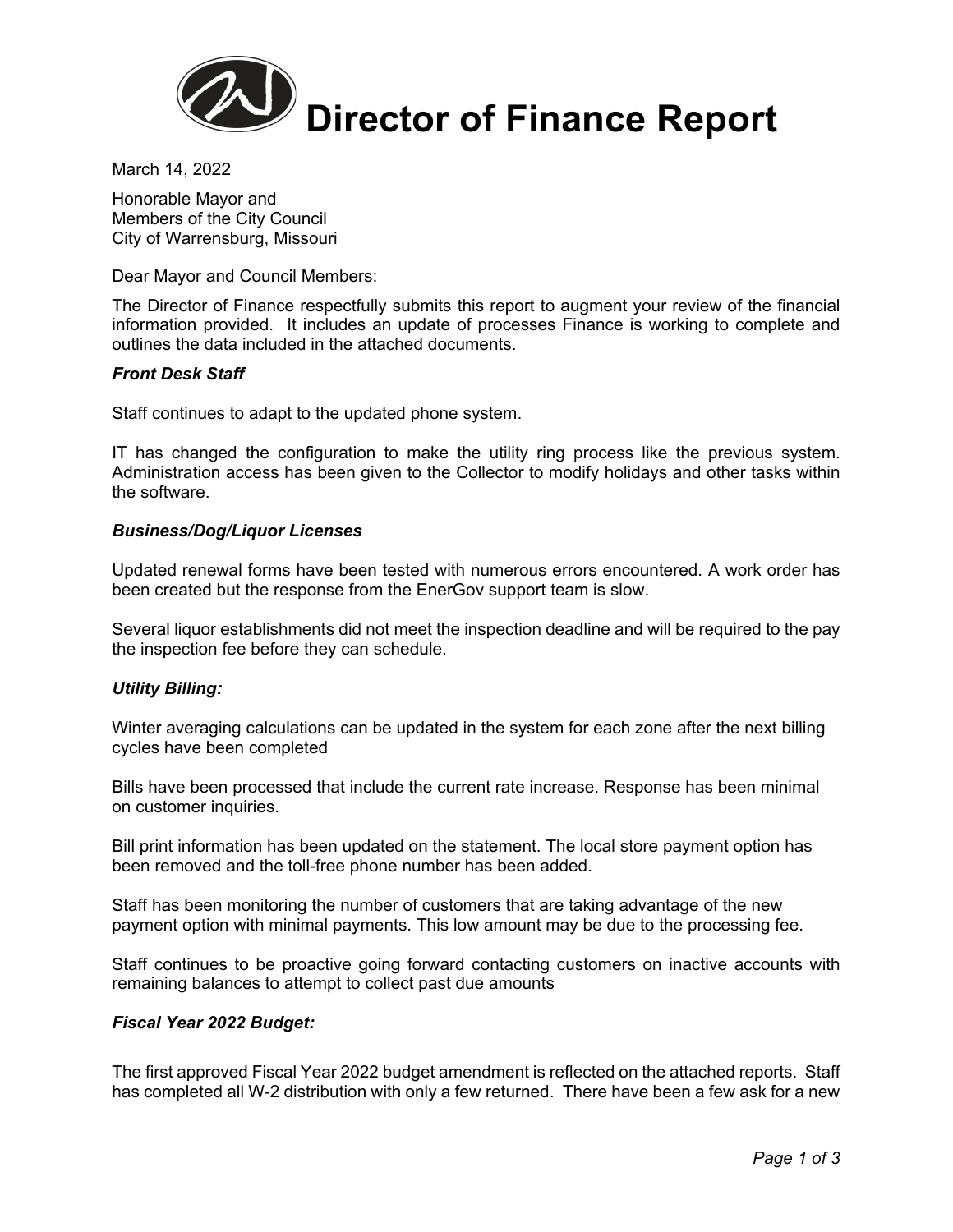W-2 because they did not receive the mailed original. Current revenue and expenditures are meeting budget as a result of good management of operations.

## *Audit Fiscal Year 2021:*

KPM, CPAs have completed and submitted the annual audit report. Audit report was presented to Council at this meeting reporting highlights of Fiscal Year 2021. The results of Fiscal Year 2021 help to begin the development of Fiscal Year 2023 budget.

## *Chart for Sales Tax Comparison to Budget*

Council continues to receive revenue reports that include a chart comparing sales tax collections to budget in a column line chart for each of the sales tax collections for the Fiscal Year. Each Sales Tax collected is reported showing the following:

**"Ten Year Comparison Table"** – this table is located at the top of each monthly sales tax report provided. It is the actual collections by month and compares last year collections to this year, defines the amount and percentage difference in the last two columns.

**"Actual to Budget Column Line Chart"** – this is the chart that reflects the actual collections to budget amounts and the monthly difference and cumulative difference amounts. The line in the chart shows the cumulative percentage change for each month. In this example the percentages fluctuate up and down with each month's collections compared to budget. The difference and cumulative difference columns show the monthly and cumulative changes as positive and negative amounts.

 "**Column Chart of Actual Collections for the past 10 years**" – this chart shows the actual collections each month for the past ten years. The slight variations in the collections are reflected in the size of the color blocks for each month. Overall, the chart shows sales taxes on a basic increase since 2013. The comparison of 2021 to 2022 for February shows an increase of over thirty percent (30.20%) compared to February 2021. This more than offsets the decline saw in the January receipts and shows the year-to-date receipts exceeding last fiscal year to date. March receipts are also greater than the receipts for March 2021.

Sales tax revenue received in February is for actual sales from December or earlier. With several businesses paying their collected sales taxes at different periods throughout the year creates variation in the percentages from month to month compared to prior years. Some businesses pay monthly, quarterly, semi-annually, or even annually.

Use tax continues to decrease compared to February 2021. Fiscal Year to date now shows use tax collections down compared to 2021. This dynamic is somewhat expected as everything continues to change with the pandemic and current economic conditions. Staff will continue to monitor these receipts with development of the 2023 budget in hopes the economy doesn't slow to a point the City starts to see a decline in sales tax revenue.

### *Revenue Comparisons:*

February 2022 revenue comparisons are attached for review. Included is the monthly comparison to February 2021, a year-to-date comparison for Fiscal Year 2022 compared to year-to-date Fiscal Year 2021, and a year-to-date Fiscal Year 2022 compared to Fiscal Year 2022 Budget. The year-to-date comparison to budget is a recap of revenue provided in the Detail vs. Budget Report from the financial system. Completion of the first five months of the new fiscal year shows overall revenue not meeting budget with 67.97% remaining. However, the major funds like General, Half-Cent, Parks, and Water Pollution Control Funds are exceeding revenue budget for this period.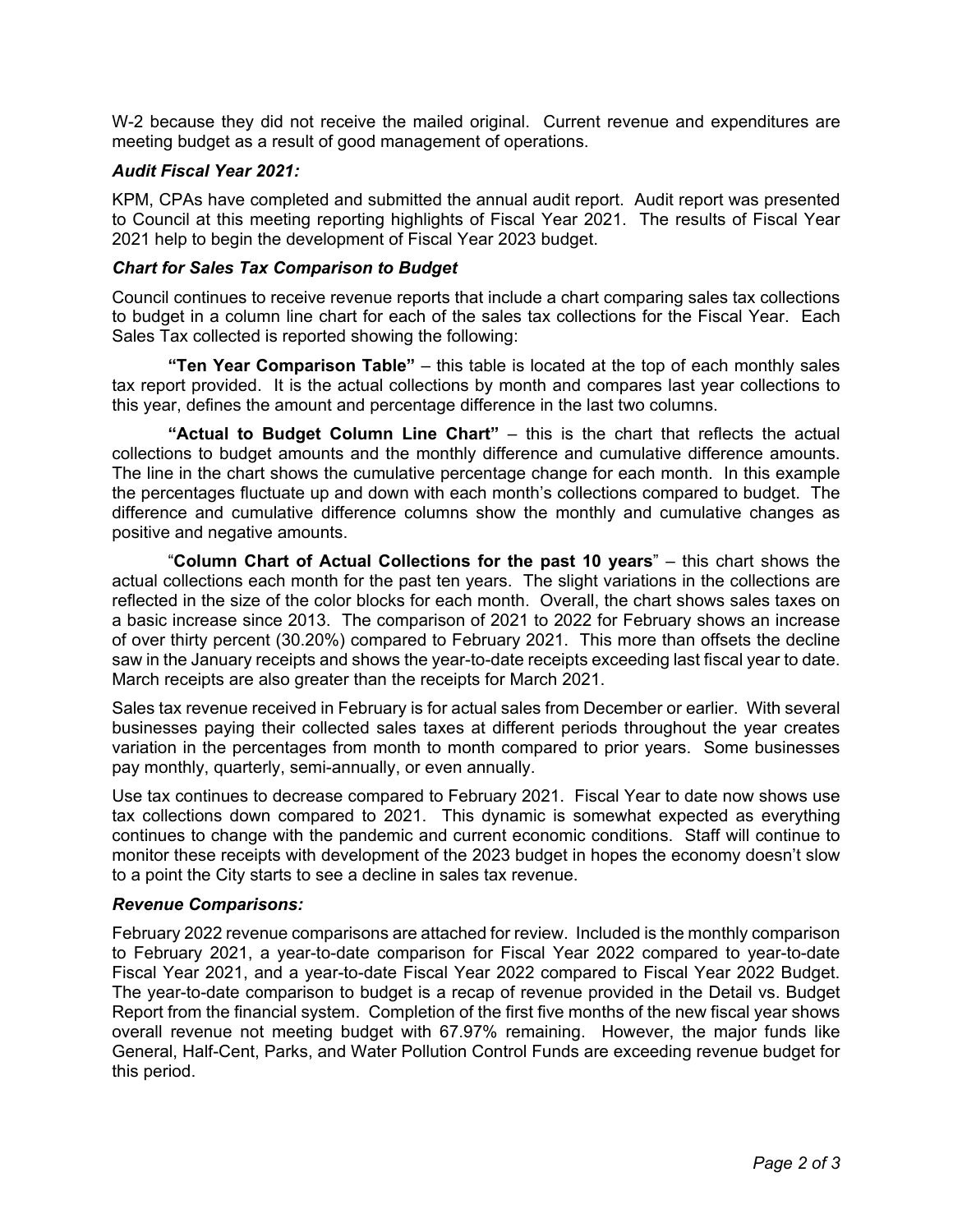Combined Franchise taxes reflect over a nine percent (9.29%) increase compared to last year with Cable, Telephone, and Electric Franchise decreases. February gas franchise reflects a nice increase of nearly forty-three percent (42.94%) compared to February 2021. Water franchise also reflects an increase compared to last year.

Motor vehicle fuel tax shows an increase compared to February 2021. Vehicle Sales and Fees reflects a decrease compared to 2021 receipts. Total motor vehicle fuel, taxes and fees reflect an increase compared to 2021 receipts. February property tax receipts are down compared to February 2021 receipts. Lodging tax collections for February 2022 is quite a bit higher compared to February 2021 by over thirty-three percent (33.31%).

## *Revenue Budget Report*

Attached for your review is the February Revenue Budget Report from the financial system. This report provides the budget, period activity, and fiscal activity by revenue category for each fund. The total remaining budget for all funds is at 67.96% that is below budget expected at 58.33%. General Fund, Capital Improvement ½ Cent, Parks and Water Pollution Control funds have collected more in revenue than anticipated for this time frame.

General Fund reflects nearly 54% budget remaining, about 4% above budget. Most of this is due to sales tax collections, property tax receipts along with grants, donations and fees exceeding expected budget for this period. Capital Improvement ½ Cent is also exceeding budget, reflecting 54 % remaining. This is primarily due to sales tax collections. The other funds are preforming typically as they do for this period.

Overall, revenue is not meeting budget expectations because there is expected American Rescue Funds and Bond Proceeds expected. The majority of property tax receipts have been received from the County. Sales tax collections for the year are exceeding last year's receipts and exceeding budget for this period. The dynamics of the continuing pandemic seems to continue in the City's favor. Staff will watch closely as more economic issues may impact the City revenue receipts.

## *Attachments:*

Sales Tax Comparisons Revenue Comparisons Revenue Budget Report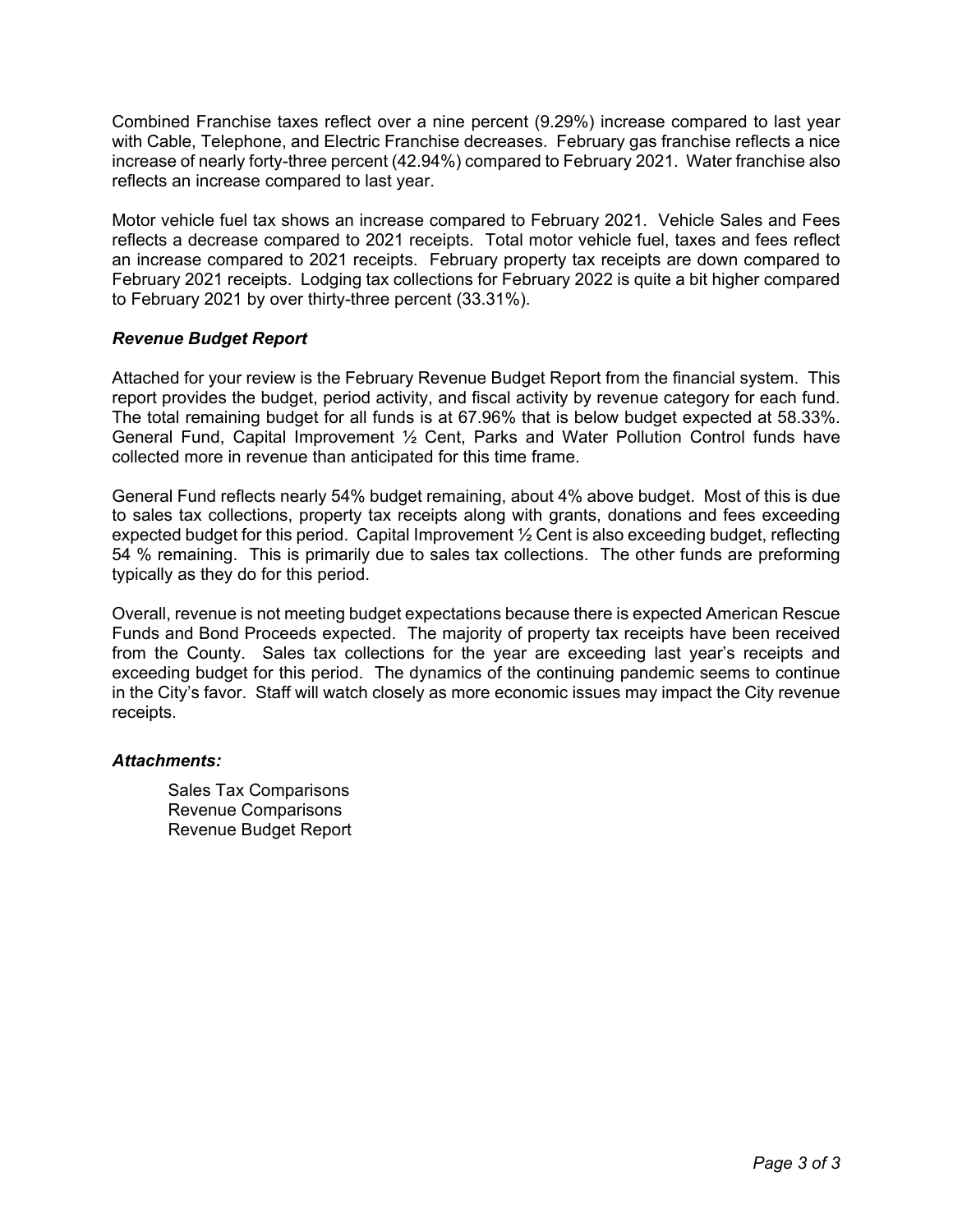

# **CITY OF WARRENSBURG\*1 CENT SALES TEN YEAR COMPARISON**

|            | <b>FY13</b>       | <b>FY14</b>                                                                                                                                                                                    | <b>FY15</b>     | <b>FY16</b>                               | <b>FY17</b>     |     | <b>FY18</b>     | <b>FY19</b>     | <b>FY20</b>     | <b>FY21</b>             | <b>FY22</b>             |     | <b>CHANGE</b> | %          |                     |
|------------|-------------------|------------------------------------------------------------------------------------------------------------------------------------------------------------------------------------------------|-----------------|-------------------------------------------|-----------------|-----|-----------------|-----------------|-----------------|-------------------------|-------------------------|-----|---------------|------------|---------------------|
| <b>OCT</b> | 262.395.96 \$     | $223.965.81$ S                                                                                                                                                                                 | 291,309.52 \$   | $300,352.02$ \$                           | 290,432.91      | IS. | $277,035.30$ \$ | $255,230.99$ \$ | 272.805.07 \$   | $300,458.97$ \$         | 345,505.64              | IS. | 45,046.67     | 14.99% OCT |                     |
| <b>NOV</b> | $220.033.60$ S    | $276,423.19$ \$                                                                                                                                                                                | $238,145.41$ \$ | $216,601.32$ \$                           | 211,424.44 \$   |     | $177,540.63$ \$ | 224,863.87 \$   | $252,813.76$ \$ | 249,727.09 \$           | 273,612.29 \$           |     | 23,885.20     | 9.56% NOV  |                     |
| DEC        | $252.544.84$ \ \$ | $267,827.30$ \$                                                                                                                                                                                | 285,374.94 \$   | $319,019.14$ \$                           | $288,310.36$ \$ |     | $394,139.78$ \$ | $310,872.00$ \$ | $289,360.40$ \$ | 328,164.17              | 397,444.61 \$ 69,280.44 |     |               | 21.11% DEC |                     |
| <b>JAN</b> |                   | $255,013.31$ \$                                                                                                                                                                                | 294,539.60 \$   | $250,241.32$ \$                           | $296,111.08$ \$ |     | $229,462.01$ \$ | 292,370.18 \$   | $298,640.41$ \$ |                         | $298,540.55$ \$         |     | (3,870.49)    | -1.28% JAN |                     |
| <b>FEB</b> | $229,347.32$ \$   | $285,929.58$ \$                                                                                                                                                                                | $238,250.72$ \$ | $219,096.17$ \$                           | $213,215.16$ \$ |     | $269,203.71$ \$ | 250,206.62 \$   | $283,194.65$ \$ | $255,833.14$ \$         | $341,362.24$ \$         |     | 85,529.10     | 33.43% FEB |                     |
| <b>MAR</b> | 258,746.18   \$   | $229,349.91$ \$                                                                                                                                                                                | 253,219.95 \$   | $339,600.73$ \$                           | $307,664.21$ \$ |     | $363,836.04$ \$ | $301,978.15$ \$ | 287,995.37 \$   | 337.721.15              |                         |     |               |            | <b>MAR</b>          |
| <b>APR</b> | $241.309.70$ S    | 259.439.94 \$                                                                                                                                                                                  | $273.340.61$ S  | 261.812.55 S                              | 264.157.95 \$   |     | $263.457.37$ \$ | 266.940.73 \$   | 304.660.76 S    | 277.388.35              |                         |     |               |            | <b>APR</b>          |
| MAY        | 196.492.75 \$     |                                                                                                                                                                                                | $205,450.09$ \$ | $214,086.04$ \$                           | 161,834.43 \$   |     | $233,179.18$ \$ | 223,472.98 \$   | $256,519.11$ \$ | 287.458.02              |                         |     |               |            | MAY                 |
| <b>JUN</b> | $267.505.55$ \$   | 258.915.52 \$                                                                                                                                                                                  | $319.728.73$ \$ | $334,068.59$ \$                           | $283.382.60$ \$ |     | 275.050.27 \$   | $330,656.99$ \$ | $332.114.88$ S  | 372.116.83              |                         |     |               |            | JUN                 |
| JUL        | 312.893.75 \$     |                                                                                                                                                                                                |                 | 321,626.49 \$ 294,159.03 \$ 278,860.86 \$ | 341.411.81 S    |     | $354,778.37$ \$ | 299,913.52 \$   | $350.318.42$ S  | 357,058.50              |                         |     |               |            | JUL                 |
| AUG        | $186,223.91$ \$   | $218,005.63$ \$                                                                                                                                                                                | 195,901.22 \$   | $217,673.85$ \$                           | 228,583.89 \$   |     | 243,192.76 \$   | 309,680.96 \$   | $289,925.95$ \$ | 284,269.90              |                         |     |               |            | AUG                 |
| <b>SEP</b> | $303,619.30$ \$   | 286,494.71 \$                                                                                                                                                                                  |                 | 320,967.17 \$ 325,860.80 \$               | 289,997.56 \$   |     | $331,796.69$ \$ | 327,373.20 \$   |                 | 366,455.64 \$397,986.72 |                         |     |               |            | SEP                 |
|            |                   | TOTAL   \$2,951,138.70   \$3,171,095.90   \$3,210,386.99   \$3,277,273.39   \$3,176,526.40   \$3,412,672.11   \$3,393,560.19   \$3,584,804.42   \$3,750,593.88   \$1,656,465.33   \$219,870.92 |                 |                                           |                 |     |                 |                 |                 |                         |                         |     |               |            | <b>15.31% TOTAL</b> |



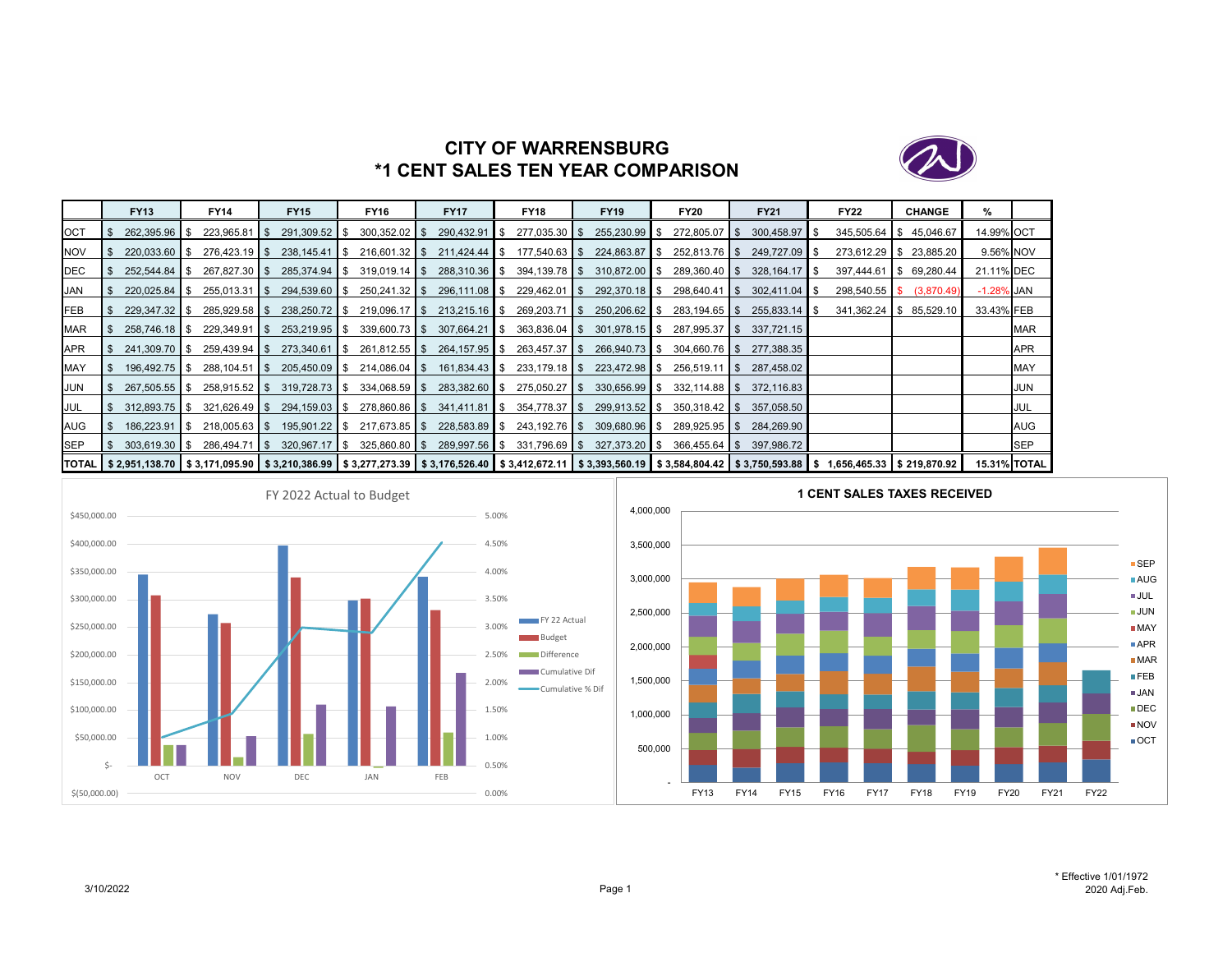

# **CITY OF WARRENSBURG\*1/2 CENT SALES TEN YEAR COMPARISON**

|            | <b>FY13</b>         | <b>FY14</b>                                                                                                                                                                  | <b>FY15</b>     | <b>FY16</b>                       | <b>FY17</b>                 | <b>FY18</b>                 | <b>FY19</b>                     | <b>FY20</b>                                                                                   | <b>FY21</b>     | <b>FY22</b>             | <b>CHANGE</b>           | %             |                     |
|------------|---------------------|------------------------------------------------------------------------------------------------------------------------------------------------------------------------------|-----------------|-----------------------------------|-----------------------------|-----------------------------|---------------------------------|-----------------------------------------------------------------------------------------------|-----------------|-------------------------|-------------------------|---------------|---------------------|
| OCT        |                     | $111,983.09$ \$                                                                                                                                                              | 145,654.68 \$   | $150, 176.28$ \$                  | 145,216.65 \$               | $138,517.76$ \$             | 127,615.00 \$                   | 136,402.77 \$                                                                                 | 150,229.29 \$   | 172,752.96 \$           | 22,523.67               | 14.99% OCT    |                     |
| <b>NOV</b> | $110.016.80$ S      |                                                                                                                                                                              | 119,072.69 \$   | $108,300.84$ \$                   | $105,712.23$ \$             | $88,769.99$ \$              | 112,432.06 \$                   | 126,406.61 \$                                                                                 | 124,863.50 \$   |                         | 136,806.25 \$ 11,942.75 |               | 9.56% NOV           |
| <b>DEC</b> | 126,272.31   \$     | $133,913.51$ \$                                                                                                                                                              | 142,687.52 \$   | 159,509.74 \$                     | 144, 155. 35 \$             |                             | 197,069.71 \$ 155,435.62 \$     | $144,680.41$ \$                                                                               | 164,082.36 \$   |                         | 198,720.82 \$ 34,638.46 | 21.11% DEC    |                     |
| JAN        | $110.013.12$ S      | $127,506.60$ \$                                                                                                                                                              | 147,270.08 \$   |                                   |                             | 148,055.79 \$ 114,731.10 \$ | 146,185.47 \$                   | $149,320.16$ \$                                                                               | 151,205.65   \$ | 149,270.29 \$           | (1,935.36)              | $-1.28\%$ JAN |                     |
| FEB        | 114,673.58 \$       | 142,964.83 \$                                                                                                                                                                |                 | $119, 125.33$ \$ $109, 548.28$ \$ |                             | 106,607.60 \$ 134,601.87 \$ | 125,103.08 \$                   | 141,597.20 \$                                                                                 | 127,916.48 \$   |                         | 170,681.13 \$42,764.65  | 33.43% FEB    |                     |
| <b>MAR</b> | 129.373.00 \$       | $114,669.70$ \$                                                                                                                                                              | 126,605.69 \$   | 169,800.49 \$                     | 153,829.54 \$               | $181,918.09$ \$             | 150,989.42 \$                   | 143,997.60 \$                                                                                 | 168.860.88      |                         |                         |               | <b>MAR</b>          |
| <b>APR</b> | $120.648.44$ \ \ \$ | $129.717.13$ S                                                                                                                                                               | 136.670.24 \$   | $130,906.51$ \$                   | 132,079.16 \$               | $131,728.51$ \$             | 133.470.43 \$                   | $152,330.50$ \$                                                                               | 138.694.01      |                         |                         |               | APR                 |
| MAY        | $98,246.54$ \$      | $144,052.54$ \$                                                                                                                                                              | $102,725.05$ \$ | $107,034.41$ $\sqrt$              | $80,917.38$ $\sqrt{\ }$     |                             | $116,589.61$ \$ $111,736.23$ \$ | 128,259.80 \$                                                                                 | 143,729.04      |                         |                         |               | <b>MAY</b>          |
| JUN        | $133,753.04$ \$     | $129,451.06$ \$                                                                                                                                                              | 159,864.25 \$   | $167,028.61$ \$                   |                             | 141,291.28 \$ 137,525.10 \$ | 165,328.46 \$                   | $166,057.35$ \$                                                                               | 186,058.39      |                         |                         |               | JUN                 |
| <b>JUL</b> | $156.445.40$ S      | $160.813.34$ S                                                                                                                                                               | 147.079.69 \$   | 139.430.42 S                      | 170,695.02 \$               | $177.389.18$ \$             | 149.956.62 \$                   | $175.159.33$ \$                                                                               | 178.529.37      |                         |                         |               | JUL                 |
| AUG        | $93,111.83$ \$      | $109,002.66$ \$                                                                                                                                                              |                 |                                   |                             |                             |                                 | 97,950.67 \$ 108,836.84 \$ 114,281.02 \$ 121,596.73 \$ 154,840.48 \$ 144,963.46 \$ 142,134.88 |                 |                         |                         |               | <b>AUG</b>          |
| <b>SEP</b> | 151,804.17 \$       | $143,247.57$ \$                                                                                                                                                              | 160,483.47 \$   |                                   | 162,930.65 \$ 144,998.94 \$ | $165,898.45$ \$             | 163,687.09 \$                   | 183,228.00 \$                                                                                 | 198,992.95      |                         |                         |               | <b>SEP</b>          |
|            |                     | TOTAL   \$ 1,475,556.07   \$ 1,585,533.51   \$ 1,605,189.36   \$ 1,638,623.69   \$ 1,587,839.96   \$ 1,706,336.10   \$ 1,696,779.96   \$ 1,792,403.19   \$ 1,875,296.80   \$ |                 |                                   |                             |                             |                                 |                                                                                               |                 | 828,231.45 \$109,934.17 |                         |               | <b>15.30% TOTAL</b> |



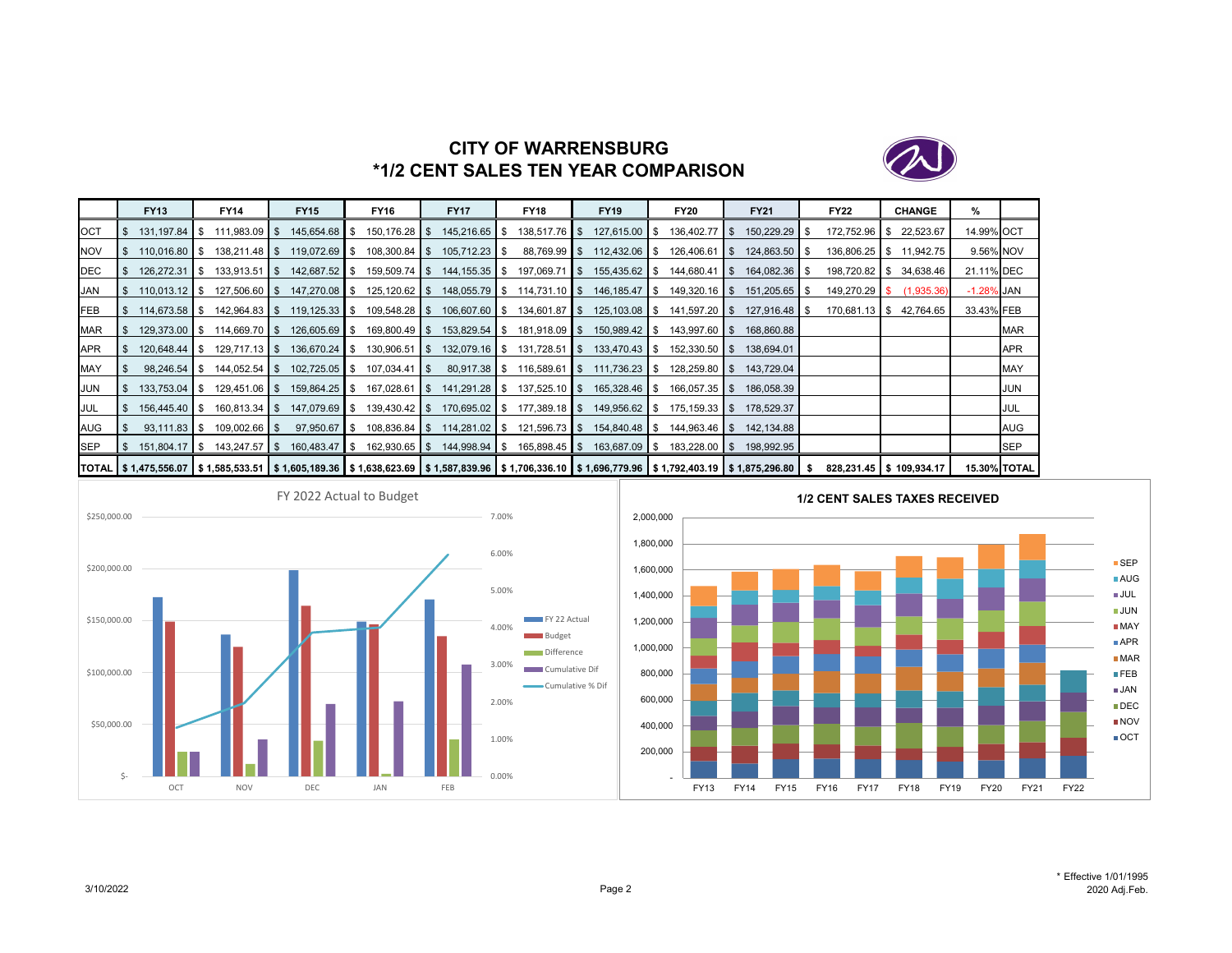

# **CITY OF WARRENSBURG\*3/8 CENT SALES TEN YEAR COMPARISON**

|            | <b>FY13</b>              | <b>FY14</b>                                                                                                                                    | <b>FY15</b>     | <b>FY16</b>      | <b>FY17</b>     | <b>FY18</b>     | <b>FY19</b>     | <b>FY20</b>     | <b>FY21</b>     | <b>FY22</b>   | <b>CHANGE</b> | %          |                     |
|------------|--------------------------|------------------------------------------------------------------------------------------------------------------------------------------------|-----------------|------------------|-----------------|-----------------|-----------------|-----------------|-----------------|---------------|---------------|------------|---------------------|
| <b>OCT</b> | 93,465.69 \$             | $83,936.23$ \$                                                                                                                                 | 105,422.83 \$   | 107,993.82 \$    | 105,377.24 \$   | $99,242.10$ \$  | $95,187.99$ \$  | $102,214.37$ \$ | $108,347.15$ \$ | 125,384.82 \$ | 17,037.67     | 15.73% OCT |                     |
| NOV        | 78,992.03 \$             | $95,992.27$ \$                                                                                                                                 | 88,737.16   \$  | $80,964.79$ \$   | 78,354.36 \$    | $62,317.52$ \$  |                 | $90,462.83$ \$  | $93,541.33$ \$  | 102,602.37 \$ | 9,061.04      | 9.69% NOV  |                     |
| <b>DEC</b> | $91.997.57$ S            | $100, 103.74$ \$                                                                                                                               | $100,560.75$ \$ | $113,408.87$ \$  | 104,098.29 \$   | $141,643.09$ \$ | $112,288.75$ \$ | $104,462.03$ \$ | $118,627.53$ \$ | 141,665.42 \$ | 23,037.89     | 19.42% DEC |                     |
| <b>JAN</b> | 78.689.20 \$             | $90.220.18$ S                                                                                                                                  | 107,726.80 \$   | $90,666.80$ \$   | 105,762.86 \$   |                 | $106.763.75$ S  | $106,744.46$ \$ | 107.678.95 \$   | 109.764.53 \$ | 2,085.58      | 1.94% JAN  |                     |
| FEB        | 83,486.85 \$             | $103,219.69$ \$                                                                                                                                |                 | $82,150.10$ \$   | 79,204.48 \$    | $100,682.66$ \$ | $91,262.55$ \$  | $104,477.05$ \$ | $95,693.61$ \$  | 123,949.76 \$ | 28,256.15     | 29.53% FEB |                     |
| <b>MAR</b> | $92,583.73$ \$           | $85,991.73$ \$                                                                                                                                 | $91,879.55$ \$  | $119,713.66$ \$  | 108,704.25 \$   | 127,429.96 \$   | 108,917.98 \$   | $103,563.12$ \$ | 121,746.51      |               |               |            | <b>MAR</b>          |
| APR        | $84.330.44$ S            | $89,923.49$ \$                                                                                                                                 | 99,288.84 \$    | $93,822.27$ \$   | $97,331.52$ \$  | $95,571.47$ \$  | $93,935.98$ \$  | $108,681.88$ \$ | 99,450.79       |               |               |            | APR                 |
| MAY        | 70,707.30 \$             | $98,496.17$ \$                                                                                                                                 | 74,867.23 \$    | $80,275.00$ \$   | $56,525.77$ \$  | $84,712.82$ \$  | $83,571.09$ \$  | $92,402.04$ \$  | 104,705.40      |               |               |            | <b>MAY</b>          |
| <b>JUN</b> | $96,244.12$ \$           | $93,367.55$ \$                                                                                                                                 | $113,081.19$ \$ | $118,727.93$ \$  | 102,978.01 \$   | $98,968.83$ \$  | 118,436.96 \$   | $118.673.74$ S  | 136.188.19      |               |               |            | JUN                 |
| <b>JUL</b> | $113,223.39$ \$          | $116,755.95$ \$                                                                                                                                | 107,530.80 \$   | $102, 127.07$ \$ | $123,032.59$ \$ | $126,639.46$ \$ | $107,033.56$ \$ | $126,859.66$ \$ | 129,623.78      |               |               |            | JUL                 |
| <b>AUG</b> | $67.134.73$ $\textbf{S}$ | $79.002.18$ S                                                                                                                                  | 72,948.55 \$    | $79,230.19$ \$   | 84,598.76 \$    | $90,330.78$ \$  | $108,381.89$ \$ | $107.147.20$ S  | 106.697.03      |               |               |            | AUG                 |
| <b>SEP</b> | 109.587.86 \$            | $103,401.28$ \$                                                                                                                                | 113,775.48 \$   | 117,872.86 \$    | $105,337.95$ \$ | $115,936.67$ \$ | 118,895.27 \$   | $129,584.85$ \$ | 142,399.39      |               |               |            | <b>SEP</b>          |
|            |                          | TOTAL S 1,060,442.91 S 1,140,410.46 S 1,160,967.52 S 1,186,953.36 S 1,151,306.08 S 1,226,118.56 S 1,225,040.88 S 1,295,273.23 S 1,364,699.66 S |                 |                  |                 |                 |                 |                 |                 | 603.366.90 S  | 79.478.33     |            | <b>15.17% TOTAL</b> |



**SEP** ■AUG JUL JUN**■MAY** ■APR **■MAR BFEB** JAN**DEC** ■NOV  $\blacksquare$  OCT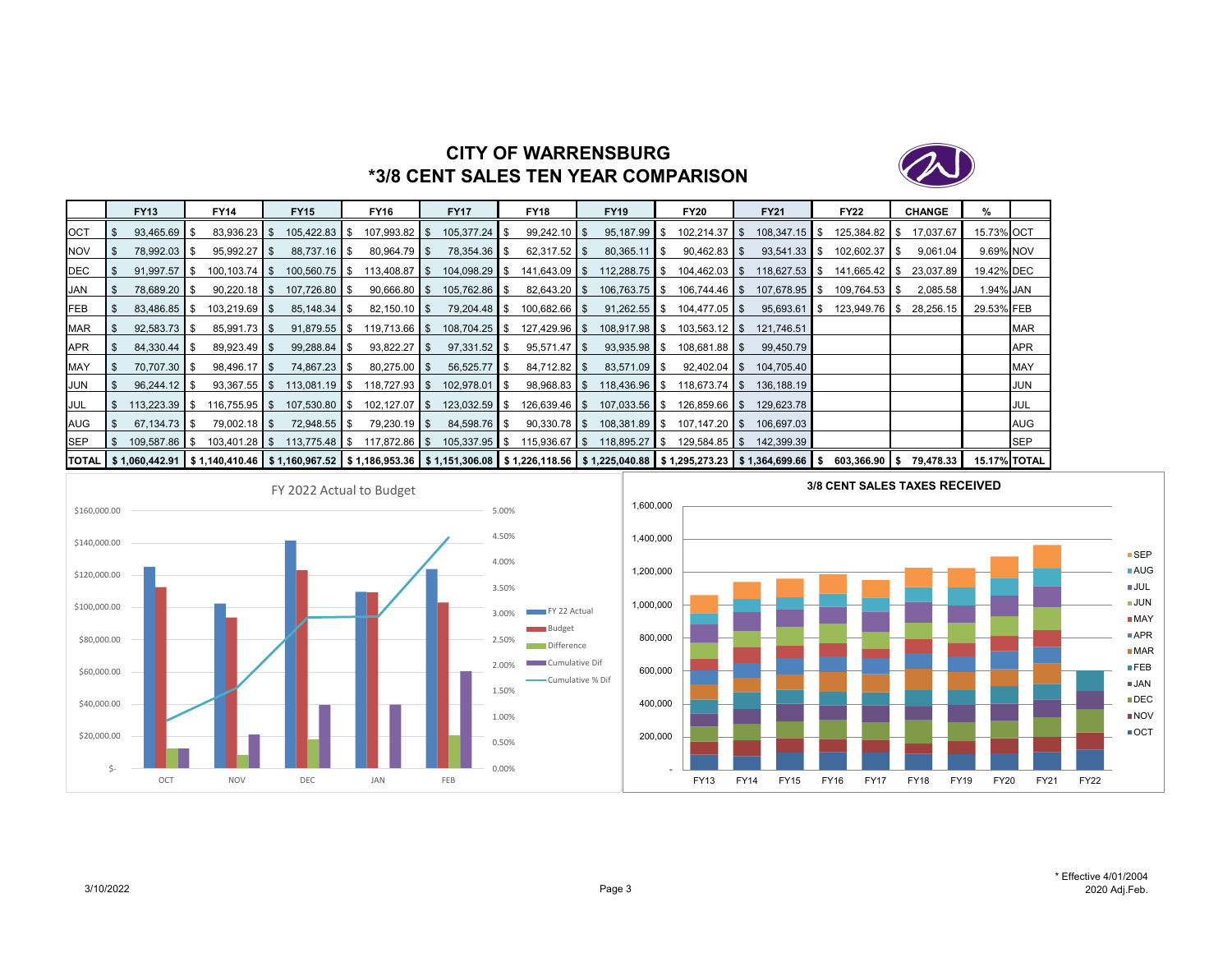# **CITY OF WARRENSBURG1 CENT USE TEN YEAR COMPARISON**



|               | <b>FY13</b>             | <b>FY14</b> | <b>FY15</b>                                                                                                                               | <b>FY16</b> | <b>FY17</b> | <b>FY18</b> | <b>FY19</b> | <b>FY20</b>                                                                                                        | <b>FY21</b> | <b>FY22</b> | <b>CHANGE</b> |                |            |
|---------------|-------------------------|-------------|-------------------------------------------------------------------------------------------------------------------------------------------|-------------|-------------|-------------|-------------|--------------------------------------------------------------------------------------------------------------------|-------------|-------------|---------------|----------------|------------|
| <b>OCT</b>    | \$13,900.06             |             | $9,143.52$ \$ 15,961.68 \$ 14,297.21 \$ 22,204.92 \$                                                                                      |             |             |             |             | $5,257.26$ \$ 21,217.49 \$ 16,912.14 \$ 30,442.72 \$ 29,223.71 \$                                                  |             |             | (1,219.01)    | -4.00% OCT     |            |
| <b>NOV</b>    | \$15,955.74             |             | \$21,934.11   \$19,083.78   \$18,292.66   \$25,830.18   \$17,327.71                                                                       |             |             |             |             | $\parallel$ \$ 25,983.82 $\parallel$ \$ 19,195.17 $\parallel$ \$ 38,756.77 $\parallel$ \$ 30,400.52 $\parallel$ \$ |             |             | (8,356.25)    | $-21.56\%$ NOV |            |
| DEC           | $\frac{1}{2}$ 17,075.51 |             | IS 20.893.01 IS 18.277.23 IS 22.768.53 IS 14.826.63 IS 23.477.96 IS 22.575.35 IS 26.302.28 IS 28.603.23 IS 36.636.58 IS                   |             |             |             |             |                                                                                                                    |             |             | 8,033.35      | 28.09% DEC     |            |
| <b>JAN</b>    |                         |             | \$13,072.57 \$15,384.22 \$19,412.67 \$16,908.80 \$17,578.20 \$17,230.49 \$28,100.11 \$18,103.13 \$34,373.00 \$34,287.18 \$                |             |             |             |             |                                                                                                                    |             |             | (85.82)       | $-0.25\%$ JAN  |            |
| <b>FEB</b>    |                         |             | \$21,592.46  \$33,738.68  \$47,815.98  \$39,738.90  \$29,977.33  \$49,539.04  \$30,780.41  \$24,052.68  \$58,743.64  \$36,390.05  \$      |             |             |             |             |                                                                                                                    |             |             | (22, 353.59)  | -38.05% FEB    |            |
| <b>MAR</b>    |                         |             | \$17,579.43  \$25,803.07  \$19,731.46  \$23,052.54  \$20,953.42  \$29,507.54  \$48,533.97  \$38,085.61  \$35,882.92                       |             |             |             |             |                                                                                                                    |             |             |               |                | <b>MAR</b> |
| APR           |                         |             | \$17,199.63  \$18,897.80  \$16,811.78  \$15,592.06  \$18,874.61  \$30,779.50  \$15,976.62  \$23,279.45  \$52,861.01                       |             |             |             |             |                                                                                                                    |             |             |               |                | <b>APR</b> |
| <b>MAY</b>    |                         |             | \$16,520.19  \$30,031.20  \$15,257.19  \$14,694.11  \$16,758.71  \$23,208.09  \$13,624.85  \$40,807.72  \$23,331.53                       |             |             |             |             |                                                                                                                    |             |             |               |                | <b>MAY</b> |
| <b>JUN</b>    |                         |             | \$ 20.623.89 \$ 13.515.76 \$ 10.750.07 \$ 16.553.81 \$ 20.400.29 \$ 17.490.23 \$ 23.647.66 \$ 41.580.86 \$ 38.269.70                      |             |             |             |             |                                                                                                                    |             |             |               |                | <b>JUN</b> |
| <b>JUL</b>    |                         |             | \$17,766.36 \$27,751.05 \$15,201.88 \$16,793.68 \$19,675.12 \$34,222.43 \$17,019.56 \$33,127.28 \$29,490.35                               |             |             |             |             |                                                                                                                    |             |             |               |                | JUL        |
| <b>AUG</b>    |                         |             | \$15,313.50  \$19,162.04  \$13,467.18  \$17,022.58  \$19,792.30  \$26,103.60  \$23,925.48  \$34,443.17  \$33,557.01                       |             |             |             |             |                                                                                                                    |             |             |               |                | AUG        |
| <b>SEP</b>    |                         |             | S 18,390.66 S 15,902.92 S 17,496.69 S 18,779.33 S 27,510.52 S 20,514.14 S 26,288.22 S 30,579.33 S 44,215.32 S                             |             |             |             |             |                                                                                                                    |             |             |               |                | <b>SEP</b> |
| <b>ITOTAL</b> | \$204,990.00            |             | \$252,157.38   \$229,267.59   \$234,494.21   \$254,382.23   \$294,657.99   \$297,673.54   \$346,468.82   \$448,527.20   \$166,938.04   \$ |             |             |             |             |                                                                                                                    |             |             | (23,981,32)   | -12.56% TOTAL  |            |



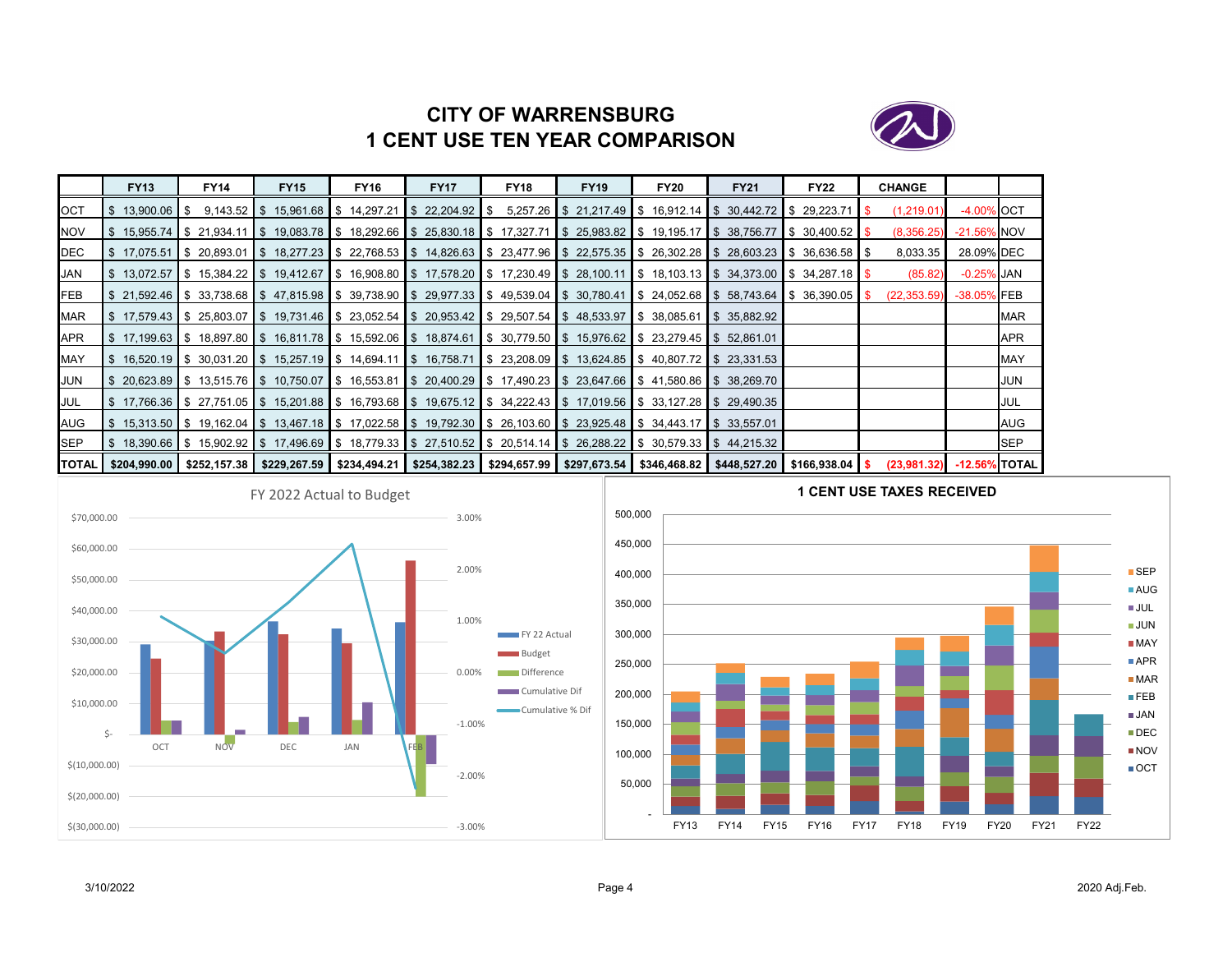

# **CITY OF WARRENSBURG1/2 CENT USE TEN YEAR COMPARISON**

|              | <b>FY13</b>             | <b>FY14</b>                                        | <b>FY15</b>   | <b>FY16</b>                                                                                                             | <b>FY17</b>             | <b>FY18</b>                | <b>FY19</b>                    | <b>FY20</b>                                                                                              | <b>FY21</b>                             | <b>FY22</b>                                  | <b>CHANGE</b>         | %                |            |
|--------------|-------------------------|----------------------------------------------------|---------------|-------------------------------------------------------------------------------------------------------------------------|-------------------------|----------------------------|--------------------------------|----------------------------------------------------------------------------------------------------------|-----------------------------------------|----------------------------------------------|-----------------------|------------------|------------|
| OCT          | 6,948.75                | $4,570.92$ \$<br>IS.                               |               |                                                                                                                         | 7,149.94 \$11,104.54 \$ |                            | $2,629.12$ \$ 10,610.74 \$     |                                                                                                          | $8,457.66$ \$ 15,224.22 \$ 14,614.59 \$ |                                              | (609.63)              | -4.00% OCT       |            |
| <b>NOV</b>   |                         | 7.976.39 \$ 10.965.03                              |               |                                                                                                                         | $9,148.04$ \$ 12,917.51 | IS.                        | $8,665.48$ \ \$ 12,994.35 \ \$ |                                                                                                          | $9,599.39$ \$ 19,382.02 \$ 15,203.11    |                                              | $\sqrt{5}$ (4,178.91) | $-21.56\%$ NOV   |            |
| DEC          |                         | 8,536.18 \$ 10,444.57                              | S.            | 9,140.33 \$ 11,386.40 \$ 7,414.70 \$ 11,741.19 \$ 11,289.79 \$ 13,153.60 \$ 14,304.30 \$ 18,321.73 \$ 4,017.43          |                         |                            |                                |                                                                                                          |                                         |                                              |                       | 28.09% DEC       |            |
| JAN          | $6,535.08$ \$           | $7,690.69$ \ \$                                    | $9,708.15$ \$ |                                                                                                                         |                         |                            |                                | $8,790.75$ $\$\$ $8,616.86$ $\$\$ $14,052.69$ $\$\$ $9,053.27$ $\$\$ $17,189.72$ $\$\$ $17,146.80$ $\$\$ |                                         |                                              | (42.92)               | -0.25% JAN       |            |
| <b>IFEB</b>  |                         | \$10.794.23 \$16.872.50 \$                         |               | \$ 23,912.47 \$ 19,873.18 \$ 14,991.48 \$ 24,774.16 \$ 15,393.09 \$ 12,028.59 \$ 29,377.33 \$ 18,198.43 \$ \$ 11,178.90 |                         |                            |                                |                                                                                                          |                                         |                                              |                       | -38.05% FEB      |            |
| MAR          |                         | $8,788.09$ $\parallel$ \$ 12,903.96 $\parallel$ \$ |               | 9,867.58 \$ 11,528.43 \$ 10,478.67 \$ 14,756.54 \$ 24,271.54 \$ 19,046.38 \$ 17,944.82                                  |                         |                            |                                |                                                                                                          |                                         |                                              |                       |                  | <b>MAR</b> |
| APR          | 8,598.23                | 9,450.67<br>IS.                                    | $\cdot$ \$    | 7,797.49 \$                                                                                                             |                         |                            |                                | $9,439.07$ \$ 15,392.63 \$ 7,989.81 \$ 11,641.90 \$ 26,435.46                                            |                                         |                                              |                       |                  | <b>APR</b> |
| MAY          | 8,258.57                | $\parallel$ \$ 15,018.42 $\parallel$ \$            |               |                                                                                                                         |                         | $8,380.93$ \$ 11,606.22 \$ |                                | 6,813.70 \$ 20,407.69 \$ 11,667.96                                                                       |                                         |                                              |                       |                  | <b>MAY</b> |
| <b>JUN</b>   | $\frac{1}{2}$ 10,310.04 | $6,759.15$ $\sqrt{5}$<br>IS.                       | $5,376.05$ \$ |                                                                                                                         |                         |                            |                                | 8,278.46 \$ 10,202.06 \$ 8,746.75 \$ 11,826.04 \$ 20,794.33 \$ 19,138.44                                 |                                         |                                              |                       |                  | JUN        |
| JUL          |                         | 8,881.54 \$13,878.12 \$                            | $7,602.37$ \$ | $8,398.42$ \$                                                                                                           |                         |                            |                                | $9,839.40$ \$ 17,114.42 \$ 8,511.38 \$ 16,566.74 \$ 14,747.94                                            |                                         |                                              |                       |                  | JUL        |
| <b>AUG</b>   | $7.655.33$ S            | $9,582.82$ \$                                      | $6,734.85$ \$ |                                                                                                                         |                         |                            |                                | $9,898.00$ \$ 13,054.25 \$ 11,964.98 \$ 17,224.82 \$ 16,781.65                                           |                                         |                                              |                       |                  | AUG        |
| <b>SEP</b>   | $9,193.63$ \$           | $7,952.95$ \$                                      |               |                                                                                                                         |                         |                            |                                | $9,391.42$ \$ 13,757.84 \$ 10,259.00 \$ 13,146.57 \$ 15,292.54 \$ 22,111.81                              |                                         |                                              |                       |                  | <b>SEP</b> |
| <b>TOTAL</b> | \$102,476.06            | \$126,089.80                                       |               | \$114,655.30   \$117,269.08   \$127,214.95   \$147,356.62   \$148,864.68   \$173,266.91                                 |                         |                            |                                |                                                                                                          |                                         | $$224,305.67$   \$ 83,484.66   \$(11,992.93) |                       | $-12.56\%$ TOTAL |            |



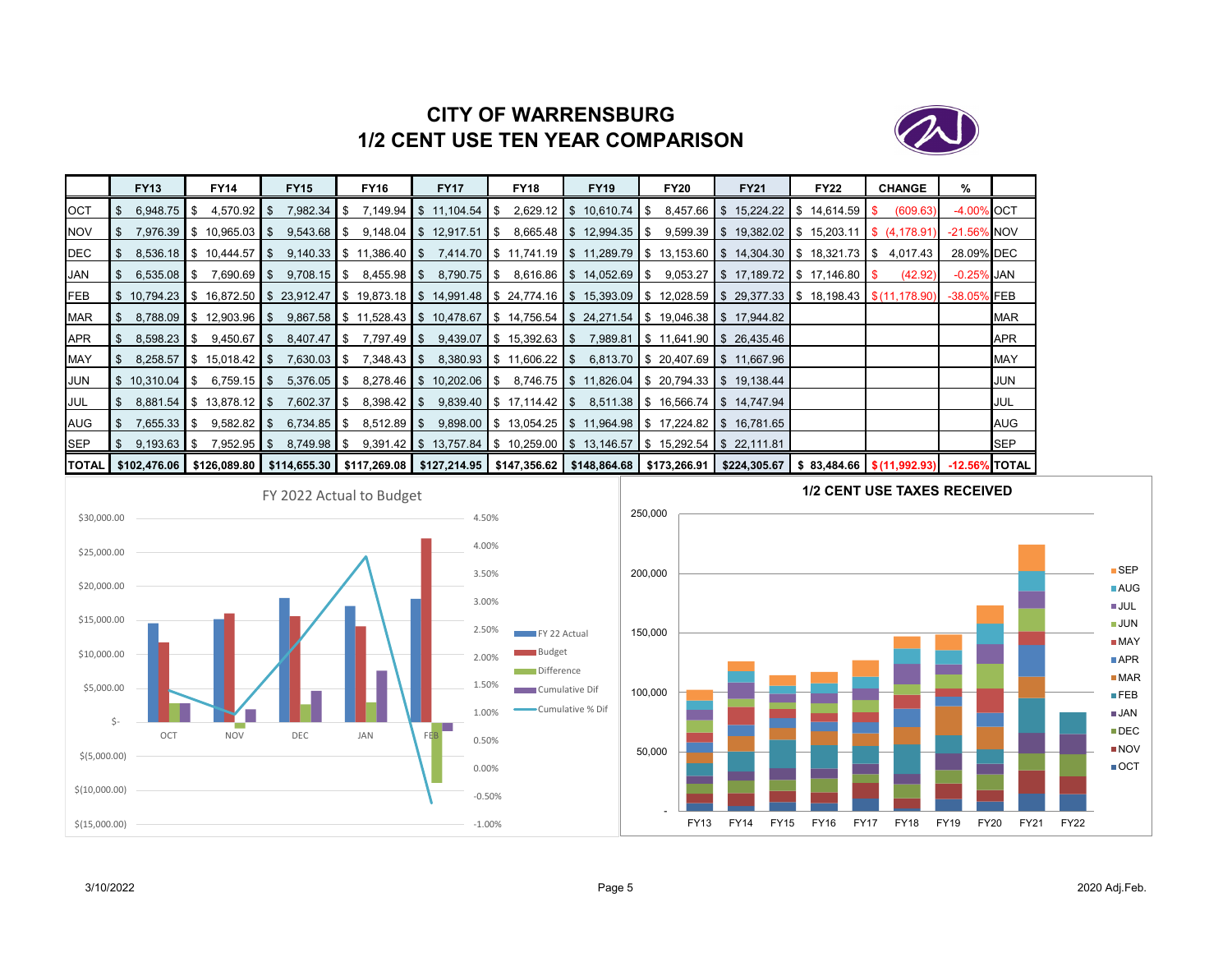

# **CITY OF WARRENSBURG3/8 CENT USE TEN YEAR COMPARISON**

|              | <b>FY13</b>                                      | <b>FY14</b>                         | <b>FY15</b>     | <b>FY16</b> | <b>FY17</b>                                                      | <b>FY18</b>                                                                                                                                                                          | <b>FY19</b>                 | <b>FY20</b>                      | <b>FY21</b>                                                                                                                                        | <b>FY22</b> | <b>CHANGE</b> | %             |            |
|--------------|--------------------------------------------------|-------------------------------------|-----------------|-------------|------------------------------------------------------------------|--------------------------------------------------------------------------------------------------------------------------------------------------------------------------------------|-----------------------------|----------------------------------|----------------------------------------------------------------------------------------------------------------------------------------------------|-------------|---------------|---------------|------------|
| OCT          | \$4,868.24                                       | \$3,202.35                          | 5,986.01<br>IS. | \$5,361.79  | 8,327.37<br><b>IS</b>                                            | 1,971.59<br>S.                                                                                                                                                                       | 7,957.06<br>l \$            | IS.                              | $6,342.45$ \$ 11,416.73                                                                                                                            | \$10,959.57 | (457.16)      | -4.00% OCT    |            |
| <b>NOV</b>   | $$5,588.20$ $$7,682.01$                          |                                     |                 |             | $\$\$$ 7,156.86 \\$ 6,860.18 \\$ 9,686.92 \\$                    | 6,498.29 \$                                                                                                                                                                          |                             |                                  | $9,744.54$ \$ 7,198.64 \$ 14,534.70 \$ 11,400.90 \$ (3,133.80)                                                                                     |             |               | -21.56% NOV   |            |
| <b>IDEC</b>  |                                                  |                                     |                 |             | $$5,980.38$ $$7,317.38$ $$6,854.39$ $$8,538.73$ $$5,560.33$ $$5$ | 8,804.79 \$                                                                                                                                                                          | $8,466.29$ \$               |                                  | $9,863.97$ \$ 10,726.88 \$ 13,739.58 \$                                                                                                            |             | 3,012.70      | 28.09% DEC    |            |
| JAN          |                                                  | $$4,578.42$ $$5,388.03$ $$7,280.21$ |                 |             |                                                                  |                                                                                                                                                                                      | 6,461.84   \$10,538.20   \$ |                                  | 6,789.10 $\parallel$ \$ 12,890.68 $\parallel$ \$ 12,858.50 $\parallel$ \$                                                                          |             | (32.18)       | $-0.25\%$ JAN |            |
| FEB          |                                                  |                                     |                 |             |                                                                  | $\frac{1}{3}$ 7,562.35 $\frac{1}{3}$ 12,652.80 $\frac{1}{3}$ 17,932.11 $\frac{1}{3}$ 14,903.02 $\frac{1}{3}$ 11,242.20 $\frac{1}{3}$ 18,578.30 $\frac{1}{3}$ 11,543.38 $\frac{1}{3}$ |                             |                                  | $9,020.32$ \$ 22,030.24 \$ 13,647.12 \$ (8,383.12)                                                                                                 |             |               | -38.05% FEB   |            |
| <b>MAR</b>   |                                                  |                                     |                 |             |                                                                  |                                                                                                                                                                                      |                             |                                  | \$6,156.87 \$9,676.76 \$7,399.76 \$8,645.24 \$7,858.02 \$11,066.02 \$18,201.38 \$14,283.00 \$13,456.93                                             |             |               |               | <b>MAR</b> |
| APR          |                                                  |                                     |                 |             |                                                                  | $$6,023.85$ $$7,087.12$ $$6,304.81$ $$5,847.39$ $$7,078.42$ $$11,543.03$ $$5$                                                                                                        | $5,991.60$ $\sqrt$          |                                  | 8,730.34 \$19,824.12                                                                                                                               |             |               |               | <b>APR</b> |
| <b>MAY</b>   | $\frac{1}{2}$ 5.785.89 $\frac{1}{2}$ \$11,262.41 |                                     |                 |             |                                                                  | $\$\,5,721.80\,$ \ $\$$ 5,510.63 \ $\$$ 6,284.91 \ $\$$ 8,703.58 \ $\$$                                                                                                              |                             | $5,109.64$ \$ 15,303.85 \$       | 8,749.87                                                                                                                                           |             |               |               | <b>MAY</b> |
| JUN          |                                                  |                                     |                 |             | $$7,223.13$ $$5,068.72$ $$4,031.53$ $$6,208.07$ $$7,650.59$ $$5$ | $6,559.25$ \$                                                                                                                                                                        |                             |                                  | 8,868.43 \$ 15,593.79 \$ 14,352.03                                                                                                                 |             |               |               | JUN        |
| JUL          |                                                  |                                     |                 |             |                                                                  | $$6,222.33$ $$10,407.29$ $$5,701.06$ $$6,298.02$ $$7,378.63$ $$12,834.21$ $$5$                                                                                                       |                             | $6,382.74$ \$ 12,423.51          | $\frac{1}{2}$ 11,059.57                                                                                                                            |             |               |               | JUL        |
| AUG          |                                                  |                                     |                 |             | $$5,363.27$ $$7,186.22$ $$5,050.51$ $$6,383.87$ $$7,422.58$ $$5$ | $9,789.46$ \ $$$                                                                                                                                                                     |                             | 8,972.62 \$12,917.00 \$12,584.67 |                                                                                                                                                    |             |               |               | AUG        |
| SEP          |                                                  |                                     |                 |             | $$6,440.98$ $$5,963.97$ $$6,561.67$ $$7,042.69$ $$10,317.09$ $$$ | 7,693.28 \$                                                                                                                                                                          |                             |                                  | $9,858.70$ \$ 11,467.97 \$ 16,581.78                                                                                                               |             |               |               | SEP        |
| <b>TOTAL</b> | \$71,793.91                                      | \$92,895.06                         |                 |             |                                                                  |                                                                                                                                                                                      |                             |                                  | \$85,980.72   \$87,940.83   \$95,399.29   \$110,503.64   \$111,634.58   \$129,933.94   \$168,208.20   \$62,605.67   \$68,993.56)   -12.56%   TOTAL |             |               |               |            |





■SEP AUG JULJUN**■ MAY** ■APR **■** MAR **FEB** JAN■DEC ■NOV OCT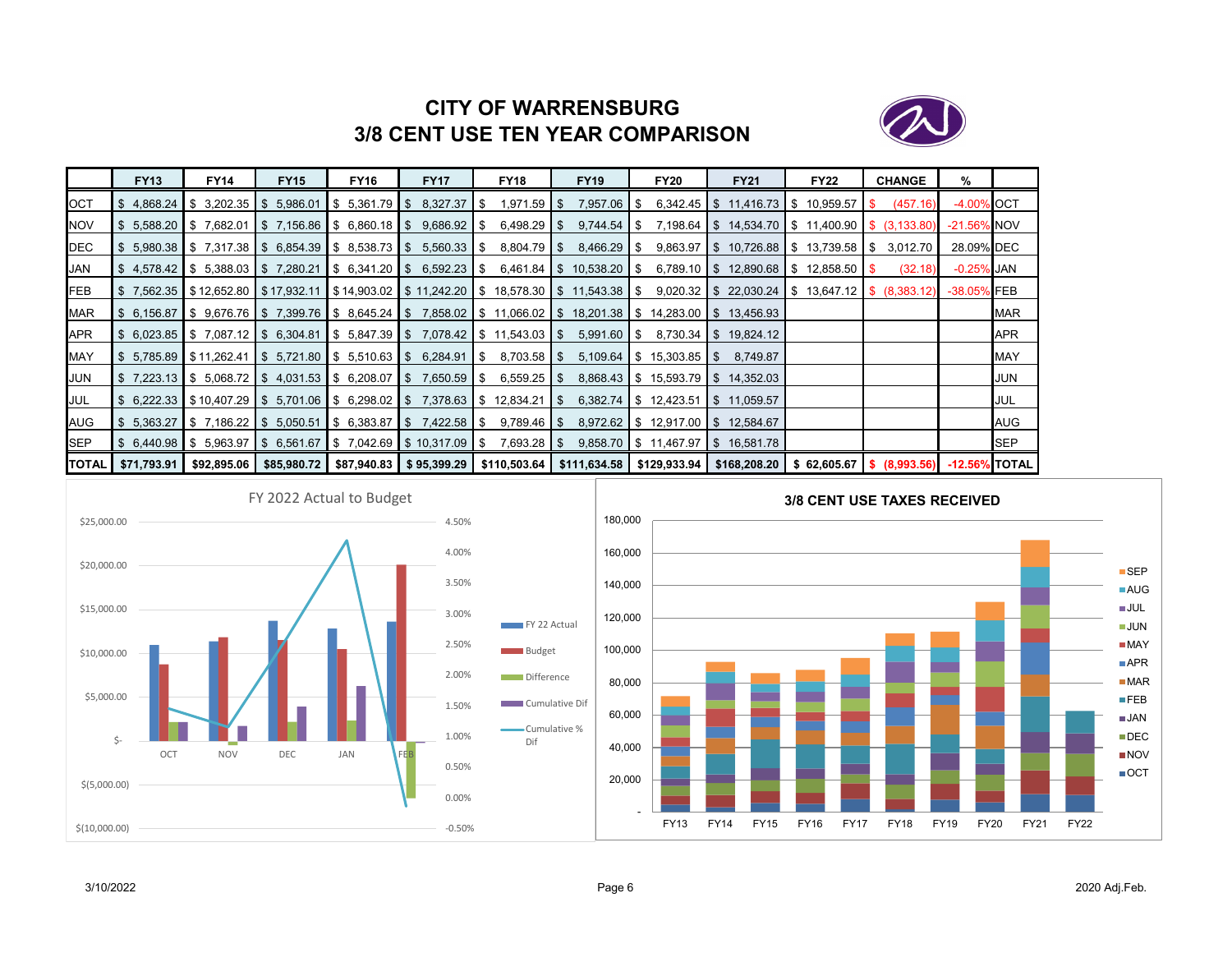# **CITY OF WARRENSBURGLAW ENFORCEMENT TEN YEAR COMPARISON**



|            | <b>FY13</b>                   | FY14 | <b>FY15</b>                                                                                                          | <b>FY16</b> | <b>FY17</b> | <b>FY18</b> | <b>FY19</b> | <b>FY20</b> | <b>FY21</b>                                                                                                                      | <b>FY22</b>    | <b>CHANGE</b>          | %                   |             |
|------------|-------------------------------|------|----------------------------------------------------------------------------------------------------------------------|-------------|-------------|-------------|-------------|-------------|----------------------------------------------------------------------------------------------------------------------------------|----------------|------------------------|---------------------|-------------|
| OCT        |                               |      |                                                                                                                      |             |             |             |             |             | \$68.648.72 \$49.734.02 \$69.740.56 \$73.177.08 \$74.169.96 \$70.492.57 \$62.332.51 \$71.710.54 \$79.577.66 \$                   |                | 91,375.16 \$11,797.50  | 14.83% OCT          |             |
| NOV        |                               |      |                                                                                                                      |             |             |             |             |             | \$55,212.92 \$77,887.02 \$63,532.50 \$58,894.22 \$55,595.27 \$52,280.94 \$59,911.16 \$63,444.87 \$68,686.74 \$                   |                | 75,208.85 \$ 6,522.11  | 9.50% NOV           |             |
| DEC        |                               |      |                                                                                                                      |             |             |             |             |             | \$ 58,370.64  \$ 65,709.45  \$ 72,535.63  \$ 79,184.98  \$ 72,791.45  \$100,119.52  \$ 73,344.67  \$ 71,772.51  \$ 87,141.65  \$ |                | 99,896.60 \$12,754.95  | 14.64% DEC          |             |
| JAN        |                               |      |                                                                                                                      |             |             |             |             |             | \$53,269.01 \$61,204.89 \$68,952.60 \$62,138.58 \$73,293.44 \$55,325.38 \$73,118.12 \$72,310.87 \$81,012.60 \$                   | $80,062.16$ \$ | (950.44)               | $-1.17\%$ JAN       |             |
| <b>FEB</b> |                               |      |                                                                                                                      |             |             |             |             |             | \$55,330.96 \$68,707.24 \$61,982.30 \$54,930.81 \$53,749.36 \$66,673.84 \$66,817.69 \$75,654.69 \$63,404.45 \$                   | 83,739.71      | \$20,335.26            | 32.07% FEB          |             |
| MAR        |                               |      |                                                                                                                      |             |             |             |             |             | \$64,281.82  \$59,850.51  \$62,673.10  \$83,803.95  \$80,502.75  \$92,142.87  \$73,811.27  \$69,821.52  \$88,105.70              |                |                        |                     | <b>MAR</b>  |
| APR        |                               |      |                                                                                                                      |             |             |             |             |             | \$62,409.29 \$64,069.15 \$73,651.81 \$67,565.62 \$65,452.50 \$74,151.28 \$70,352.26 \$79,816.54 \$70,373.08                      |                |                        |                     | <b>APR</b>  |
| MAY        |                               |      |                                                                                                                      |             |             |             |             |             | \$ 49,808.18  \$ 77,051.67  \$ 52,566.73  \$ 57,599.71  \$ 51,343.45  \$ 58,958.71  \$ 61,991.69  \$ 64,713.00  \$ 80,552.28     |                |                        |                     | <b>MAY</b>  |
| JUN        |                               |      |                                                                                                                      |             |             |             |             |             | \$70,162.15  \$67,583.98  \$85,528.20  \$84,711.15  \$71,905.69  \$73,249.53  \$82,790.48  \$85,248.59  \$100,836.52             |                |                        |                     | <b>JUN</b>  |
| JUL        |                               |      | \$73,007.64 \$78,859.70 \$74,596.87 \$71,509.19 \$85,628.15 \$91,680.94 \$77,897.41 \$90,174.20 \$89,383.61 \$       |             |             |             |             |             |                                                                                                                                  |                |                        |                     | JUL         |
| AUG        |                               |      | \$48,900.29 \$58,419.92 \$55,602.98 \$58,375.82 \$62,219.29 \$65,662.95 \$73,962.21 \$86,525.80 \$74,520.21          |             |             |             |             |             |                                                                                                                                  |                |                        |                     | AUG         |
| SEP        |                               |      | \$79,282.17  \$75,385.36  \$81,916.16  \$83,389.29  \$74,742.70  \$89,108.85  \$89,310.51  \$94,198.39  \$104,298.47 |             |             |             |             |             |                                                                                                                                  |                |                        |                     | <b>ISEP</b> |
|            | <b>TOTAL   \$738,683.79  </b> |      |                                                                                                                      |             |             |             |             |             | \$804,462.91   \$823,279.44   \$835,280.40   \$821,394.01   \$889,847.38   \$865,639.98   \$925,391.52   \$987,892.97   \$       |                | 430,282.48 \$50,459.38 | <b>13.28% TOTAL</b> |             |





# **LAW ENFORCEMENT SALES TAXES RECEIVED**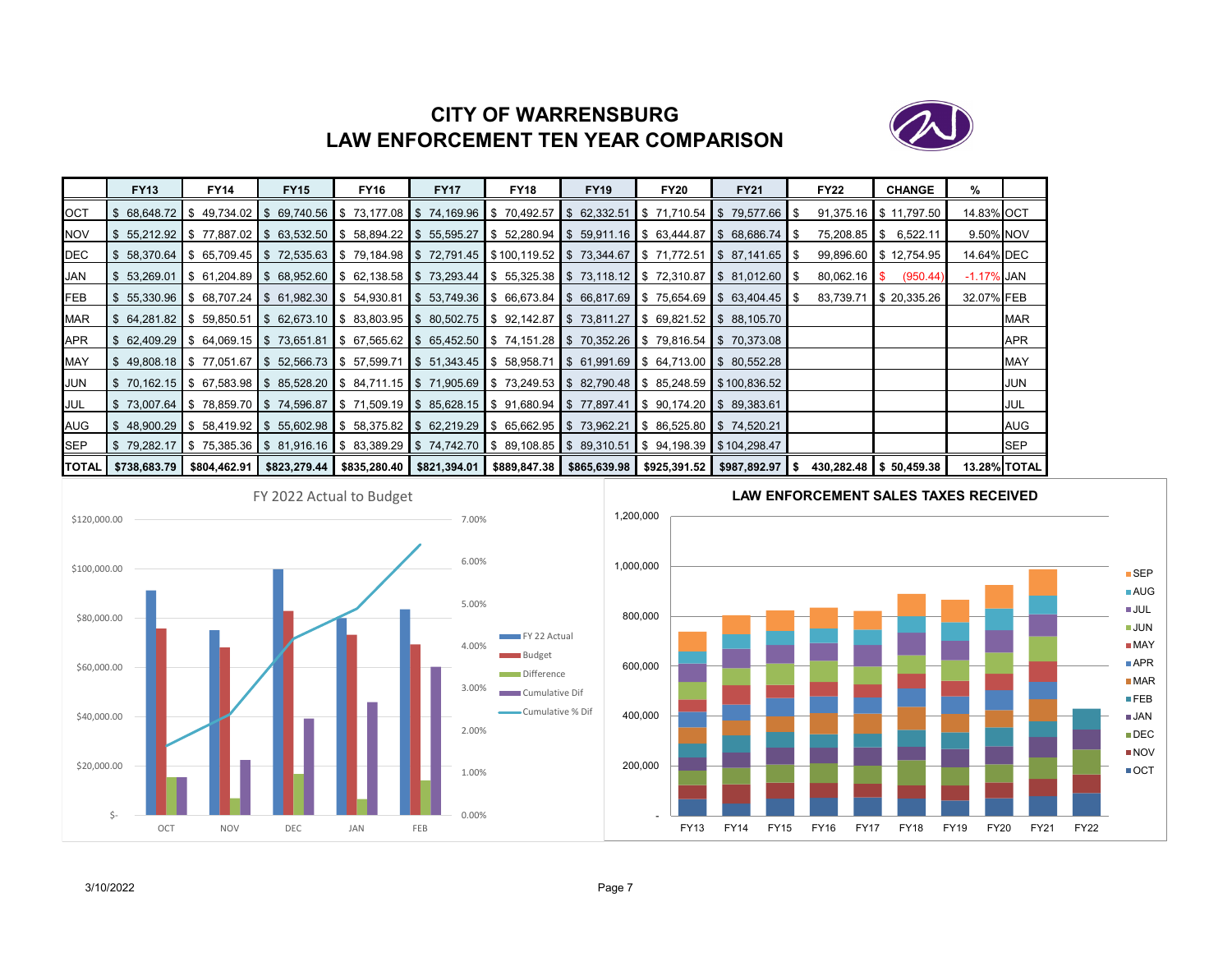

# **CITY OF WARRENSBURGMONTHLY REVENUE COMPARISON**

**as of 03/03/2022**

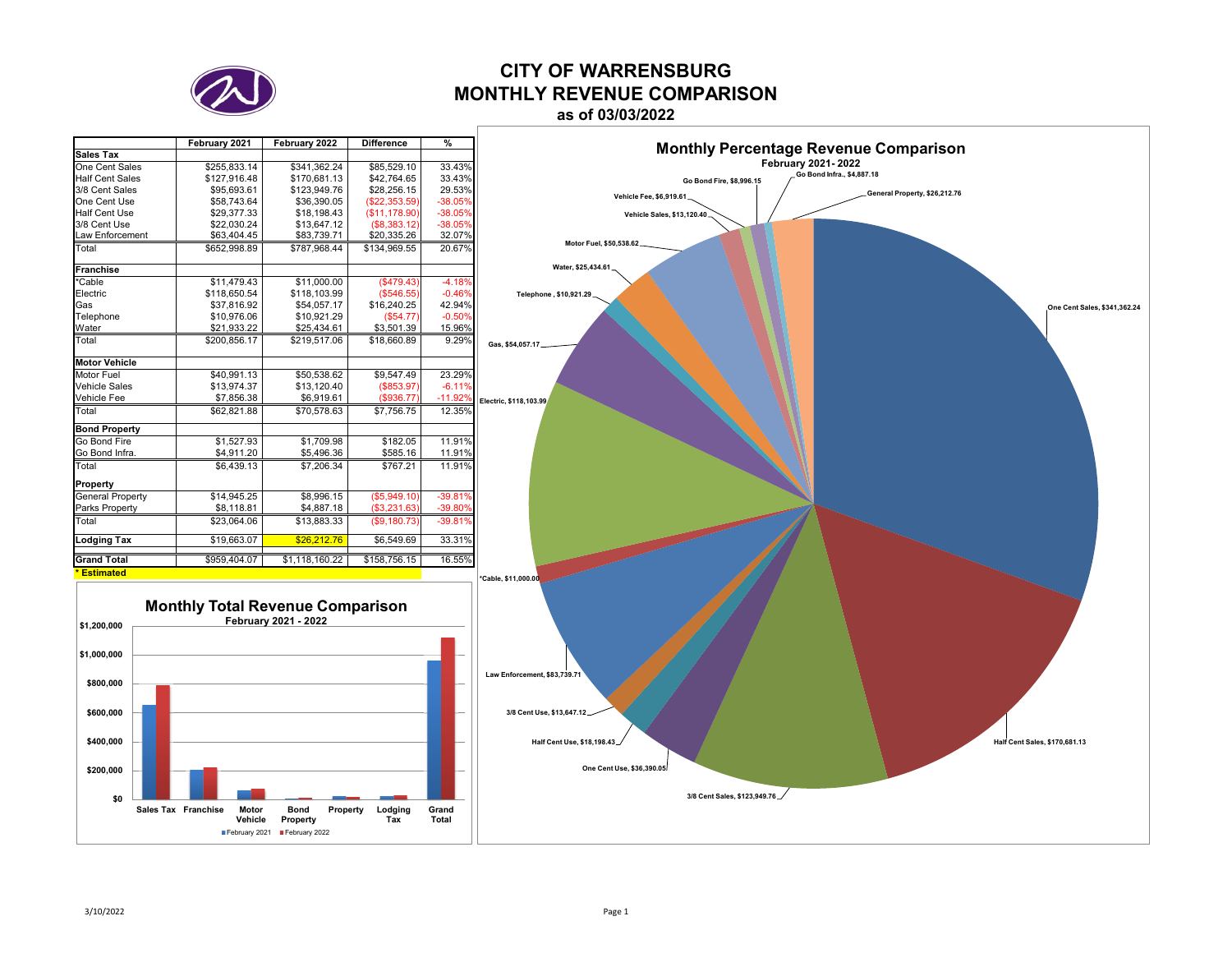

## **CITY OF WARRENSBURGMONTHLY REVENUE COMPARISONas of 03/03/2022**

|                        | Year to Date 2021 | Year to Date 2022 | <b>Difference</b> | %         |
|------------------------|-------------------|-------------------|-------------------|-----------|
| Sales Tax              |                   |                   |                   |           |
| One Cent Sales         | \$1,436,594.41    | \$1,656,465.33    | \$219.870.92      | 15.31%    |
| <b>Half Cent Sales</b> | \$718,297.28      | \$828,231.45      | \$109,934.17      | 15.30%    |
| 3/8 Cent Sales         | \$523.888.57      | \$603.366.90      | \$79.478.33       | 15.17%    |
| One Cent Use           | \$190,919.36      | \$166,938.04      | (\$23,981.32)     | $-12.56%$ |
| Half Cent Use          | \$95,477.59       | \$83.484.66       | (\$11,992.93)     | $-12.56%$ |
| 3/8 Cent Use           | \$71,599.23       | \$62,605.67       | (\$8,993.56)      | $-12.56%$ |
| <b>Law Enforcement</b> | \$379,823.10      | \$430,282.48      | \$50,459.38       | 13.28%    |
| Total                  | \$3.416.599.54    | \$3.831.374.53    | \$414,774.99      | 12.14%    |
| <b>Franchise</b>       |                   |                   |                   |           |
| *Cable                 | \$61,995.42       | \$58,670.39       | (\$3,325.03)      | $-5.36%$  |
| Electric               | \$611,563.77      | \$637,733.95      | \$26,170.18       | 4.28%     |
| Gas                    | \$111,506.31      | \$121,660.14      | \$10,153.83       | 9.11%     |
| Telephone              | \$69,757.98       | \$66,498.13       | (\$3,259.85)      | $-4.67%$  |
| Water                  | \$115,671.54      | \$125,661.30      | \$9,989.76        | 8.64%     |
| Total                  | \$970.495.02      | \$1,010,223.91    | \$39.728.89       | 4.09%     |
| <b>Motor Vehicle</b>   |                   |                   |                   |           |
| Motor Fuel             | \$205,645.05      | \$231,603.85      | \$25,958.80       | 12.62%    |
| <b>Vehicle Sales</b>   | \$76,440.24       | \$75.435.57       | (\$1,004.67)      | $-1.31%$  |
| Vehicle Fee            | \$37.409.55       | \$35,340.05       | (S2.069.50)       | $-5.53%$  |
| Total                  | \$319.494.84      | \$342.379.47      | \$22.884.63       | 7.16%     |
| <b>Bond Property</b>   |                   |                   |                   |           |
| Go Bond Fire           | \$237,188.47      | \$252,186.82      | \$14,998.35       | 6.32%     |
| Go Bond Infra.         | \$762,391.51      | \$810,600.47      | \$48,208.96       | 6.32%     |
| Total                  | \$999,579.98      | \$1,062,787.29    | \$63,207.31       | 6.32%     |
| Property               |                   |                   |                   |           |
| General Property       | \$744,318.91      | \$787,350.25      | \$43,031.34       | 5.78%     |
| Parks Property         | \$404,341.74      | \$427,729.28      | \$23,387.54       | 5.78%     |
| Total                  | \$1,148,660.65    | \$1,215,079.53    | \$66,418.88       | 5.78%     |
| <b>Lodging Tax</b>     | \$106,097.58      | \$87,970.71       | (\$18, 126.87)    | $-17.09%$ |
| <b>Grand Total</b>     | \$5,961,347.63    | \$6,487,028.15    | \$525,680.52      | 8.82%     |
| <b>Estimated</b>       |                   |                   |                   |           |



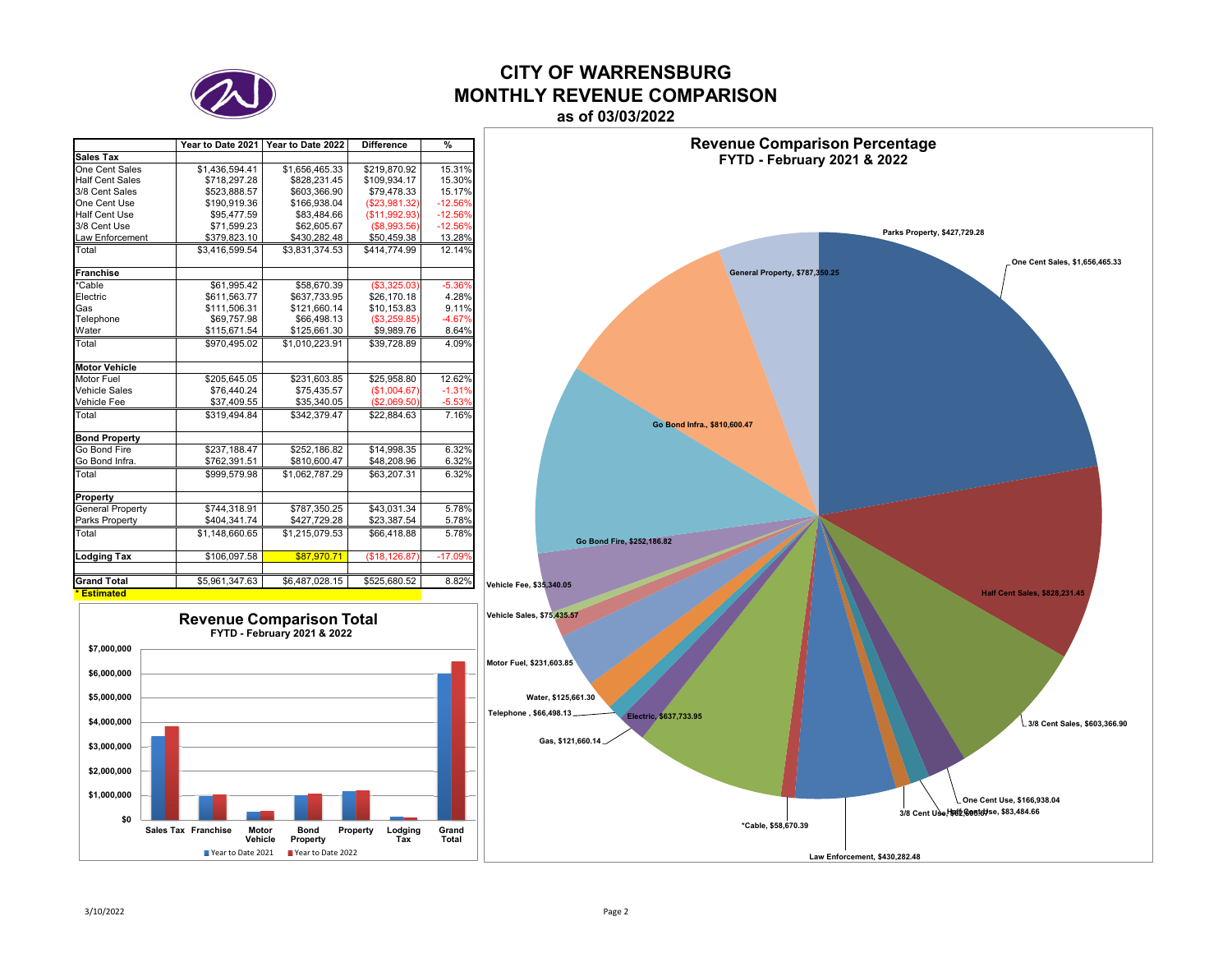

## **CITY OF WARRENSBURGMONTHLY REVENUE COMPARISONas of 03/03/2022**

|                              | 2022 Budget     | Year to Date 2022 | <b>Difference</b> | % Remaining |
|------------------------------|-----------------|-------------------|-------------------|-------------|
| <b>Sales Tax</b>             |                 |                   |                   |             |
| One Cent Sales               | \$3,700,000.00  | \$1,656,465.33    | (\$2,043,534.67)  | 55.23%      |
| <b>Half Cent Sales</b>       | \$1,800,000.00  | \$828,231.45      | $($ \$971,768.55) | 53.99%      |
| 3/8 Cent Sales               | \$1,350,000.00  | \$603,366.90      | (\$746, 633.10)   | 55.31%      |
| One Cent Use                 | \$420,000.00    | \$166,938.04      | (\$253,061.96)    | 60.25%      |
| <b>Half Cent Use</b>         | \$200,000.00    | \$83.484.66       | (\$116,515.34)    | 58.26%      |
| 3/8 Cent Use                 | \$150,000.00    | \$62,605.67       | (\$87,394.33)     | 58.26%      |
| Law Enforcement              | \$940,000.00    | \$430,282.48      | (\$509,717.52)    | 54.23%      |
| $\overline{\mathsf{T}}$ otal | \$8,560,000,00  | \$3.831.374.53    | (\$4,728,625.47)  | 55.24%      |
| Franchise                    |                 |                   |                   |             |
| Cable                        | \$145,000.00    | \$58,670.39       | (\$86,329.61)     | 59.54%      |
| Electric                     | \$1,570,000.00  | \$637.733.95      | $($ \$932,266.05) | 59.38%      |
| Gas                          | \$267,000.00    | \$121.660.14      | (\$145,339.86)    | 54.43%      |
| Telephone                    | \$150,000.00    | \$66,498.13       | (\$83,501.87)     | 55.67%      |
| Water                        | \$276,000.00    | \$25,434.61       | (\$250,565.39)    | 90.78%      |
| Total                        | \$2,408,000.00  | \$909.997.22      | (\$1,498,002.78)  | 62.21%      |
| <b>Motor Vehicle</b>         |                 |                   |                   |             |
| Motor Fuel                   | \$500,000.00    | \$231,603.85      | (\$268,396.15)    | 53.68%      |
| <b>Vehicle Sales</b>         | \$180,000.00    | \$75,435.57       | (\$104,564.43)    | 58.09%      |
| Vehicle Fee                  | \$85,000.00     | \$35,340.05       | (\$49,659.95)     | 58.42%      |
| Total                        | \$765,000.00    | \$342.379.47      | $($ \$422,620.53) | 55.24%      |
| <b>Bond Property</b>         |                 |                   |                   |             |
| Go Bond Fire                 | \$252,000.00    | \$252,186.82      | \$186.82          | $-0.07%$    |
| Go Bond Infra.               | \$798,000.00    | \$810,600.47      | \$12,600.47       | $-1.58%$    |
| Total                        | \$1.050.000.00  | \$1.062.787.29    | \$12.787.29       | $-1.22%$    |
| Property                     |                 |                   |                   |             |
| General Property             | \$855,000.00    | \$787,350.25      | (\$67,649.75)     | 7.91%       |
| Parks Property               | \$425,000.00    | \$427,729.28      | \$2,729.28        | $-0.64%$    |
| Total                        | \$1,280,000.00  | \$1,215,079.53    | (\$64,920.47)     | 5.07%       |
| Lodging Tax                  | \$250,000.00    | \$87,970.71       | (\$162,029.29)    | 64.81%      |
|                              |                 |                   |                   |             |
| <b>Grand Total</b>           | \$13,263,000.00 | \$6,386,801.46    | (\$6,876,198.54)  | 51.84%      |

**Vehicle**

2022 Budget

**Property**

**B** Year to Date 2022





Law Enforcement, \$430,2820kmt Use, \$609,606. Use, \$83,484.66

**\$0\$2,000,000 \$4,000,000 \$6,000,000 \$8,000,000 \$10,000,000 \$12,000,000 \$14,000,000**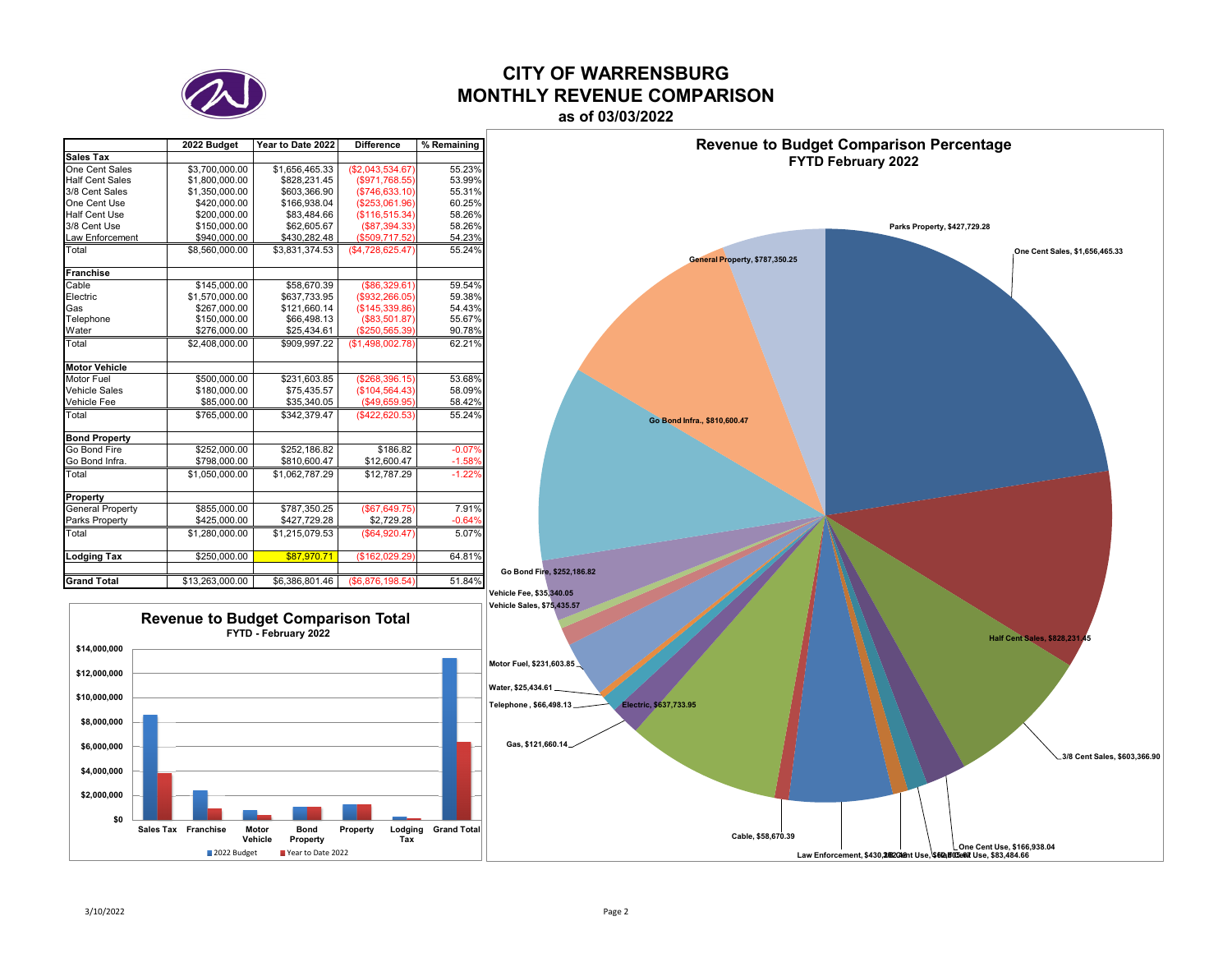

# **Budget Report**

For Fiscal: 2021-2022 Period Ending: 02/28/2022

|                                 |                            |                     |                     |                 |                 | Variance        |           |
|---------------------------------|----------------------------|---------------------|---------------------|-----------------|-----------------|-----------------|-----------|
|                                 |                            | Original            | Current             | Period          | <b>Fiscal</b>   | Favorable       | Percent   |
| RevCategor                      |                            | <b>Total Budget</b> | <b>Total Budget</b> | <b>Activity</b> | <b>Activity</b> | (Unfavorable)   | Remaining |
| <b>Fund: 110 - GENERAL</b>      |                            |                     |                     |                 |                 |                 |           |
| Revenue                         |                            |                     |                     |                 |                 |                 |           |
| 511 - PROPERTY TAX              |                            | 886,300.00          | 886,300.00          | 44,509.48       | 889,863.13      | 3,563.13        | 0.40%     |
| 512 - SALES TAX                 |                            | 4,667,000.00        | 4,667,000.00        | 426,989.77      | 2,099,198.84    | $-2,567,801.16$ | 55.02 %   |
| <b>513 - USE TAX</b>            |                            | 420,000.00          | 420,000.00          | 36,390.05       | 166,938.04      | $-253,061.96$   | 60.25%    |
| 514 - FRANCHISE TAX             |                            | 2,408,000.00        | 2,408,000.00        | 203,241.79      | 1,024,765.73    | $-1,383,234.27$ | 57.44 %   |
| 519 - TAX - NON CATEGORIZED     |                            | 250,000.00          | 250,000.00          | 13,660.80       | 128,600.63      | $-121,399.37$   | 48.56%    |
| 521 - INTERGOVEN - FED GRANT    |                            | 18,890.00           | 18,890.00           | 0.00            | 2,212.00        | $-16,678.00$    | 88.29%    |
| 522 - INTERGOVEN - STATE GRANT  |                            | 10,000.00           | 10,000.00           | 0.00            | 17,257.16       | 7,257.16        | 72.57%    |
| 523 - INTERGOVEN - LOCAL GRANT  |                            | 11,700.00           | 12,900.00           | 0.00            | 1,200.00        | $-11,700.00$    | 90.70%    |
| 531 - LICENSES                  |                            | 102,800.00          | 102,800.00          | 210.50          | 8,152.29        | $-94,647.71$    | 92.07%    |
| 532 - PERMITS                   |                            | 125,390.00          | 125,390.00          | 7,187.46        | 49,236.86       | $-76,153.14$    | 60.73%    |
| <b>541 - FINES</b>              |                            | 267,300.00          | 267,300.00          | 18,448.03       | 88,162.11       | $-179, 137.89$  | 67.02%    |
| 551 - SERVICE & MERCHANDISE     |                            | 271,600.00          | 271,600.00          | 1,594.50        | 87,668.75       | $-183,931.25$   | 67.72 %   |
| 555 - SERVICE & MERCHANDISE     |                            | 847,470.00          | 847,470.00          | 0.00            | 211,867.50      | $-635,602.50$   | 75.00 %   |
| 561 - ASSET SALES               |                            | 6,000.00            | 6,000.00            | 0.00            | 0.00            | $-6,000.00$     | 100.00%   |
| 571 - INTEREST INCOME           |                            | 56,020.00           | 56,020.00           | 119.90          | 13,571.56       | $-42,448.44$    | 75.77 %   |
| 591 - DONATION                  |                            | 18,900.00           | 18,900.00           | 0.00            | 12,100.00       | $-6,800.00$     | 35.98%    |
| 599 - REVENUE - NON CATEGORIZED |                            | 35,000.00           | 35,000.00           | 400.00          | 4,922.82        | $-30,077.18$    | 85.93%    |
| 711 - OTHER FINANCING SOURCES   |                            | 4,000.00            | 27,262.00           | 0.00            | 0.00            | $-27,262.00$    | 100.00%   |
|                                 | <b>Revenue Total:</b>      | 10,406,370.00       | 10,430,832.00       | 752,752.28      | 4,805,717.42    | $-5,625,114.58$ | 53.93%    |
|                                 | Fund: 110 - GENERAL Total: | 10,406,370.00       | 10,430,832.00       | 752,752.28      | 4,805,717.42    | $-5,625,114.58$ | 53.93%    |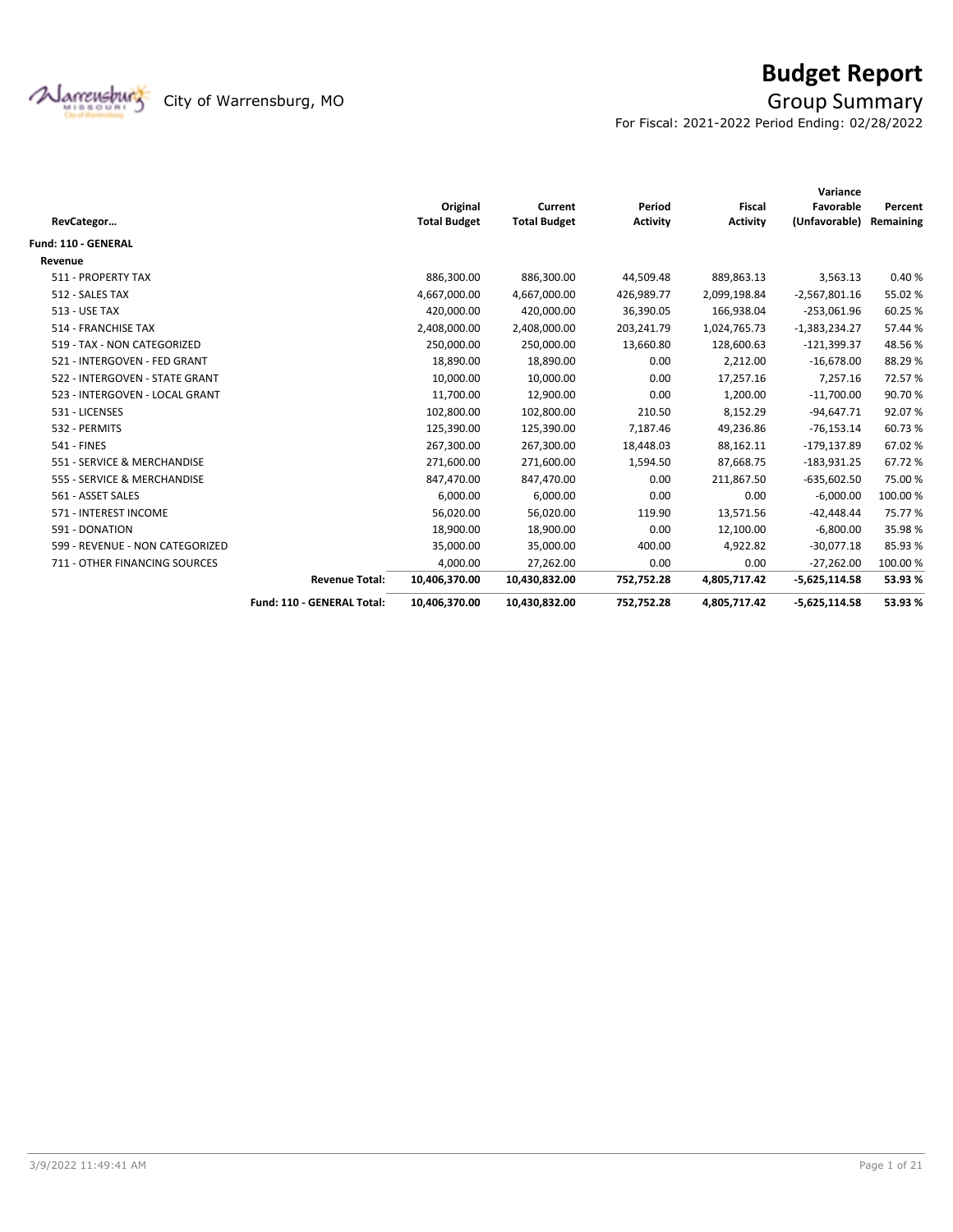| RevCategor                                  | Original<br><b>Total Budget</b> | Current<br><b>Total Budget</b> | Period<br><b>Activity</b> | Fiscal<br><b>Activity</b> | Variance<br>Favorable<br>(Unfavorable) | Percent<br>Remaining |
|---------------------------------------------|---------------------------------|--------------------------------|---------------------------|---------------------------|----------------------------------------|----------------------|
| <b>Fund: 210 - CAPITAL IMPROVEMENT TRAN</b> |                                 |                                |                           |                           |                                        |                      |
| Revenue                                     |                                 |                                |                           |                           |                                        |                      |
| 512 - SALES TAX                             | 680.000.00                      | 680,000.00                     | 63.659.02                 | 307.039.42                | $-372.960.58$                          | 54.85 %              |
| 551 - SERVICE & MERCHANDISE                 | 86.000.00                       | 86,000.00                      | 6,919.61                  | 35.340.05                 | $-50.659.95$                           | 58.91%               |
| 571 - INTEREST INCOME                       | 5.000.00                        | 5,000.00                       | 0.00                      | 2.741.97                  | $-2.258.03$                            | 45.16 %              |
| 711 - OTHER FINANCING SOURCES               | 151.300.00                      | 151.300.00                     | 0.00                      | 0.00                      | $-151.300.00$                          | 100.00 %             |
| <b>Revenue Total:</b>                       | 922.300.00                      | 922,300.00                     | 70.578.63                 | 345.121.44                | -577.178.56                            | 62.58%               |
| Fund: 210 - CAPITAL IMPROVEMENT TRAN Total: | 922.300.00                      | 922.300.00                     | 70.578.63                 | 345.121.44                | -577.178.56                            | 62.58%               |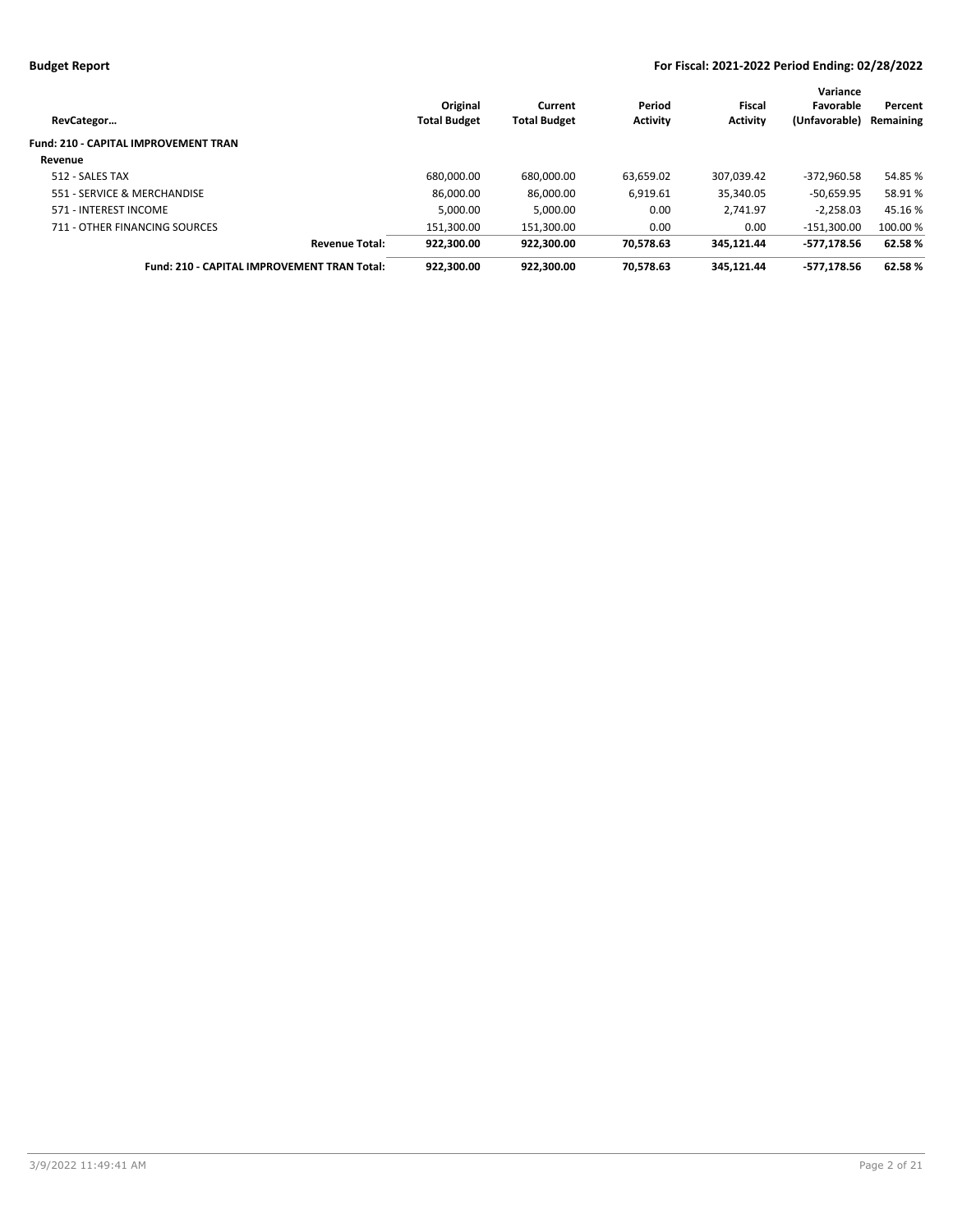| RevCategor                                   | Original<br><b>Total Budget</b> | Current<br><b>Total Budget</b> | Period<br><b>Activity</b> | Fiscal<br><b>Activity</b> | Variance<br>Favorable<br>(Unfavorable) | Percent<br>Remaining |
|----------------------------------------------|---------------------------------|--------------------------------|---------------------------|---------------------------|----------------------------------------|----------------------|
| Fund: 215 - CAPITAL IMPROVEMENT 1/2 C        |                                 |                                |                           |                           |                                        |                      |
| Revenue                                      |                                 |                                |                           |                           |                                        |                      |
| 512 - SALES TAX                              | 1,800,000.00                    | 1,800,000.00                   | 170.681.13                | 828.231.45                | -971.768.55                            | 53.99 %              |
| 513 - USE TAX                                | 200,000.00                      | 200,000.00                     | 18,198.43                 | 83,484.66                 | $-116,515.34$                          | 58.26%               |
| 571 - INTEREST INCOME                        | 3,500.00                        | 3,500.00                       | 0.00                      | 3,339.40                  | $-160.60$                              | 4.59 %               |
| <b>Revenue Total:</b>                        | 2,003,500.00                    | 2.003.500.00                   | 188.879.56                | 915.055.51                | $-1.088.444.49$                        | 54.33 %              |
| Fund: 215 - CAPITAL IMPROVEMENT 1/2 C Total: | 2,003,500.00                    | 2,003,500.00                   | 188,879.56                | 915.055.51                | $-1,088,444.49$                        | 54.33 %              |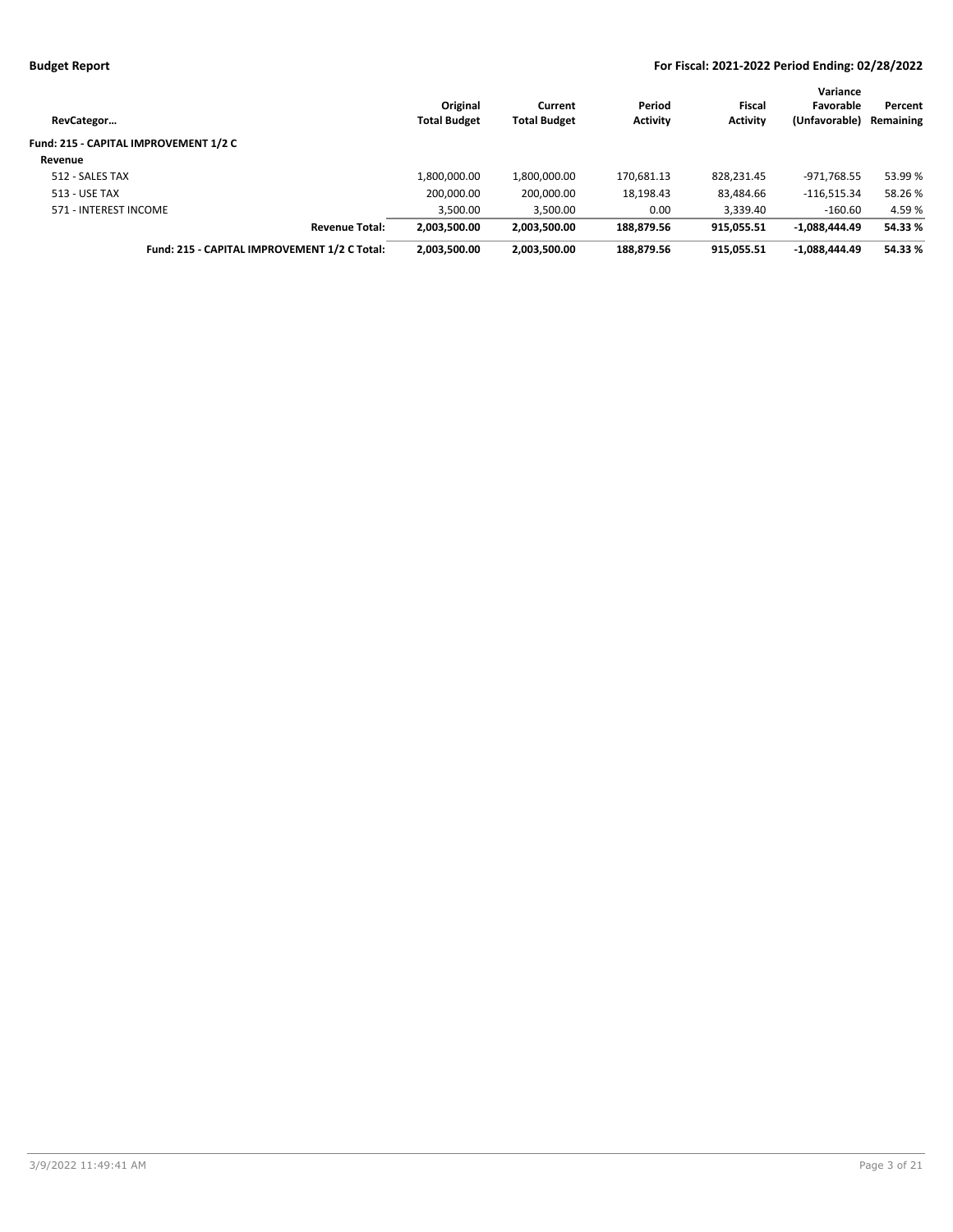| RevCategor                                  | Original<br><b>Total Budget</b> | Current<br><b>Total Budget</b> | Period<br><b>Activity</b> | Fiscal<br><b>Activity</b> | Variance<br>Favorable<br>(Unfavorable) | Percent<br>Remaining |
|---------------------------------------------|---------------------------------|--------------------------------|---------------------------|---------------------------|----------------------------------------|----------------------|
| <b>Fund: 225 - GENERAL OBLIGATION BONDS</b> |                                 |                                |                           |                           |                                        |                      |
| Revenue                                     |                                 |                                |                           |                           |                                        |                      |
| 511 - PROPERTY TAX                          | 1,114,300.00                    | 1,114,300.00                   | 50,378.24                 | 1,062,204.87              | $-52,095.13$                           | 4.68%                |
| 571 - INTEREST INCOME                       | 3,300.00                        | 3,300.00                       | 0.00                      | 13,693.19                 | 10,393.19                              | 314.95 %             |
| 599 - REVENUE - NON CATEGORIZED             | 12,000,000.00                   | 12,000,000.00                  | 0.00                      | 0.00                      | $-12,000,000.00$                       | 100.00 %             |
| <b>Revenue Total:</b>                       | 13,117,600.00                   | 13,117,600.00                  | 50.378.24                 | 1.075.898.06              | $-12,041,701.94$                       | 91.80%               |
| Fund: 225 - GENERAL OBLIGATION BONDS Total: | 13,117,600.00                   | 13,117,600.00                  | 50,378.24                 | 1.075.898.06              | $-12,041,701.94$                       | 91.80%               |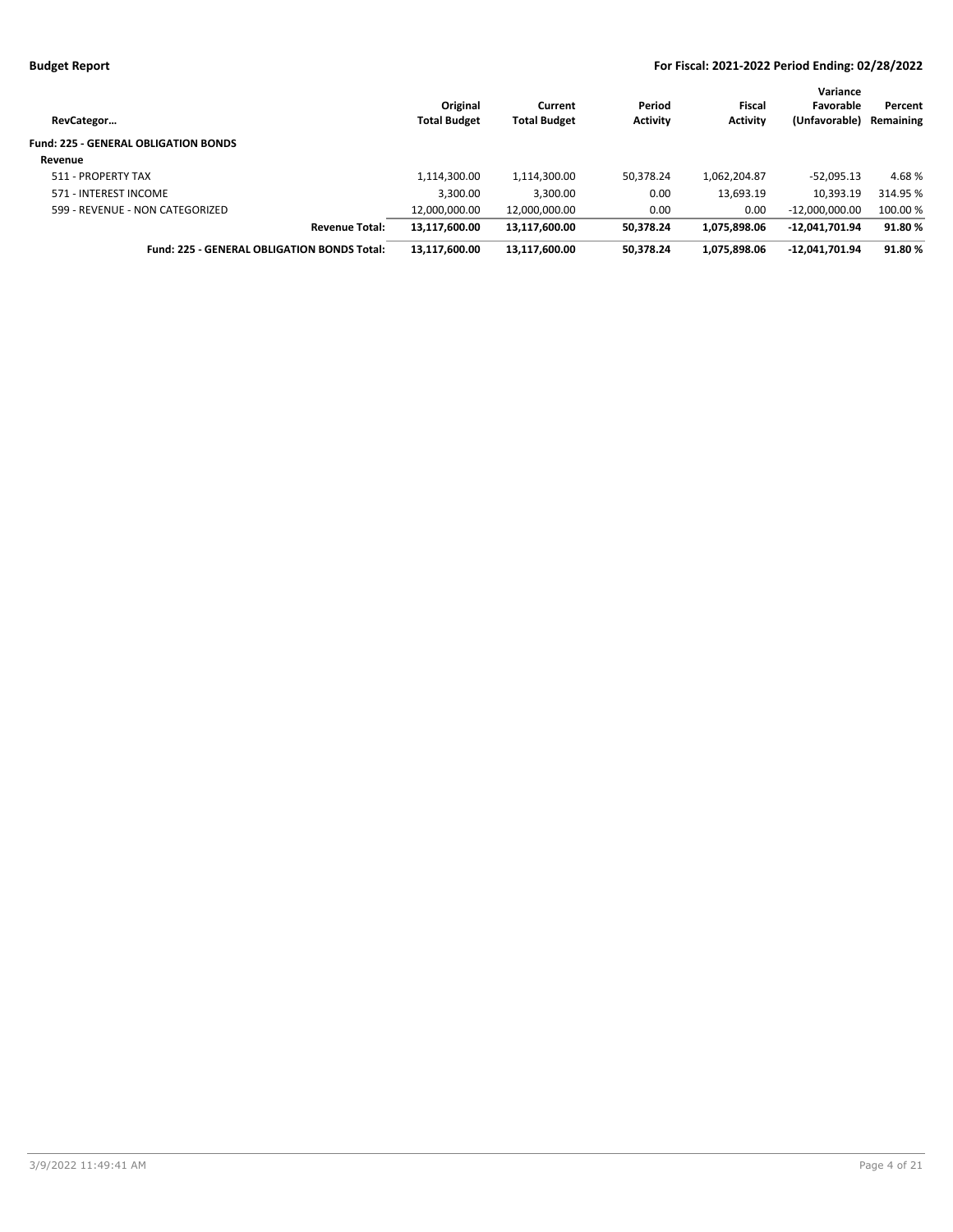| RevCategor                                     | Original<br><b>Total Budget</b> | Current<br><b>Total Budget</b> | Period<br><b>Activity</b> | Fiscal<br><b>Activity</b> | Variance<br>Favorable<br>(Unfavorable) | Percent<br>Remaining |
|------------------------------------------------|---------------------------------|--------------------------------|---------------------------|---------------------------|----------------------------------------|----------------------|
| <b>Fund: 240 - AMERICAN RESCUE PLAN</b>        |                                 |                                |                           |                           |                                        |                      |
| Revenue                                        |                                 |                                |                           |                           |                                        |                      |
| 521 - INTERGOVEN - FED GRANT                   | 0.00                            | 2,060,029.00                   | 0.00                      | 0.00                      | $-2.060.029.00$                        | 100.00 %             |
| 571 - INTEREST INCOME                          | 0.00                            | 0.00                           | 0.00                      | 5,319.16                  | 5,319.16                               | 0.00%                |
| <b>Revenue Total:</b>                          | 0.00                            | 2.060.029.00                   | 0.00                      | 5.319.16                  | $-2,054,709.84$                        | 99.74 %              |
| <b>Fund: 240 - AMERICAN RESCUE PLAN Total:</b> | 0.00                            | 2.060.029.00                   | 0.00                      | 5.319.16                  | -2.054.709.84                          | 99.74 %              |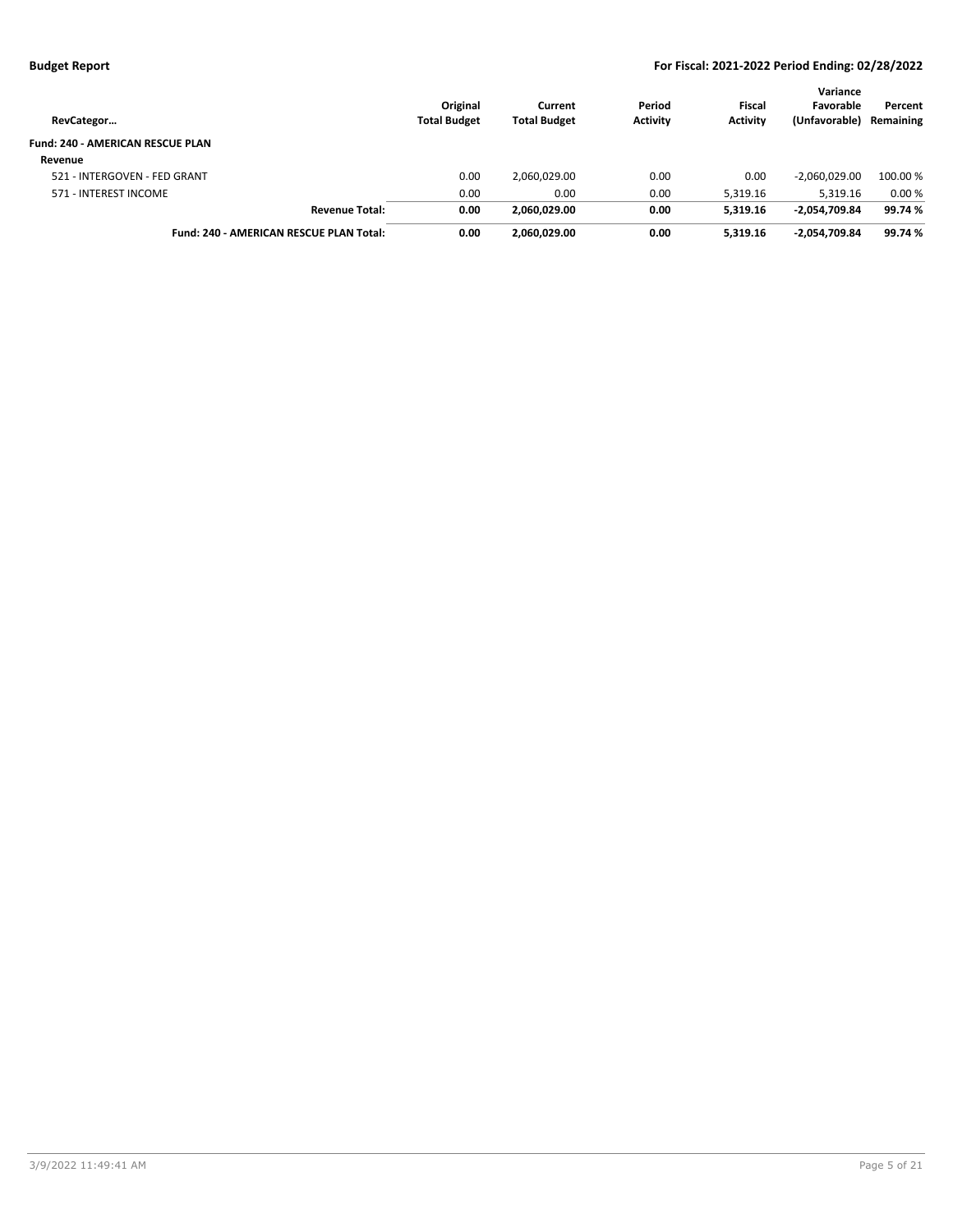| RevCategor                      |                                 | Original<br><b>Total Budget</b> | Current<br><b>Total Budget</b> | Period<br><b>Activity</b> | <b>Fiscal</b><br><b>Activity</b> | Variance<br>Favorable<br>(Unfavorable) | Percent<br>Remaining |
|---------------------------------|---------------------------------|---------------------------------|--------------------------------|---------------------------|----------------------------------|----------------------------------------|----------------------|
| <b>Fund: 310 - DEBT SERVICE</b> |                                 |                                 |                                |                           |                                  |                                        |                      |
| Revenue                         |                                 |                                 |                                |                           |                                  |                                        |                      |
| 571 - INTEREST INCOME           |                                 | 0.00                            | 0.00                           | 8.40                      | 8.40                             | 8.40                                   | 0.00%                |
| 711 - OTHER FINANCING SOURCES   |                                 | 2,757,010.00                    | 2,757,010.00                   | 1,630,237.14              | 1,721,392.15                     | $-1,035,617.85$                        | 37.56 %              |
|                                 | <b>Revenue Total:</b>           | 2,757,010.00                    | 2,757,010.00                   | 1.630.245.54              | 1,721,400.55                     | $-1.035.609.45$                        | 37.56%               |
|                                 | Fund: 310 - DEBT SERVICE Total: | 2,757,010.00                    | 2,757,010.00                   | 1.630.245.54              | 1,721,400.55                     | -1,035,609.45                          | 37.56 %              |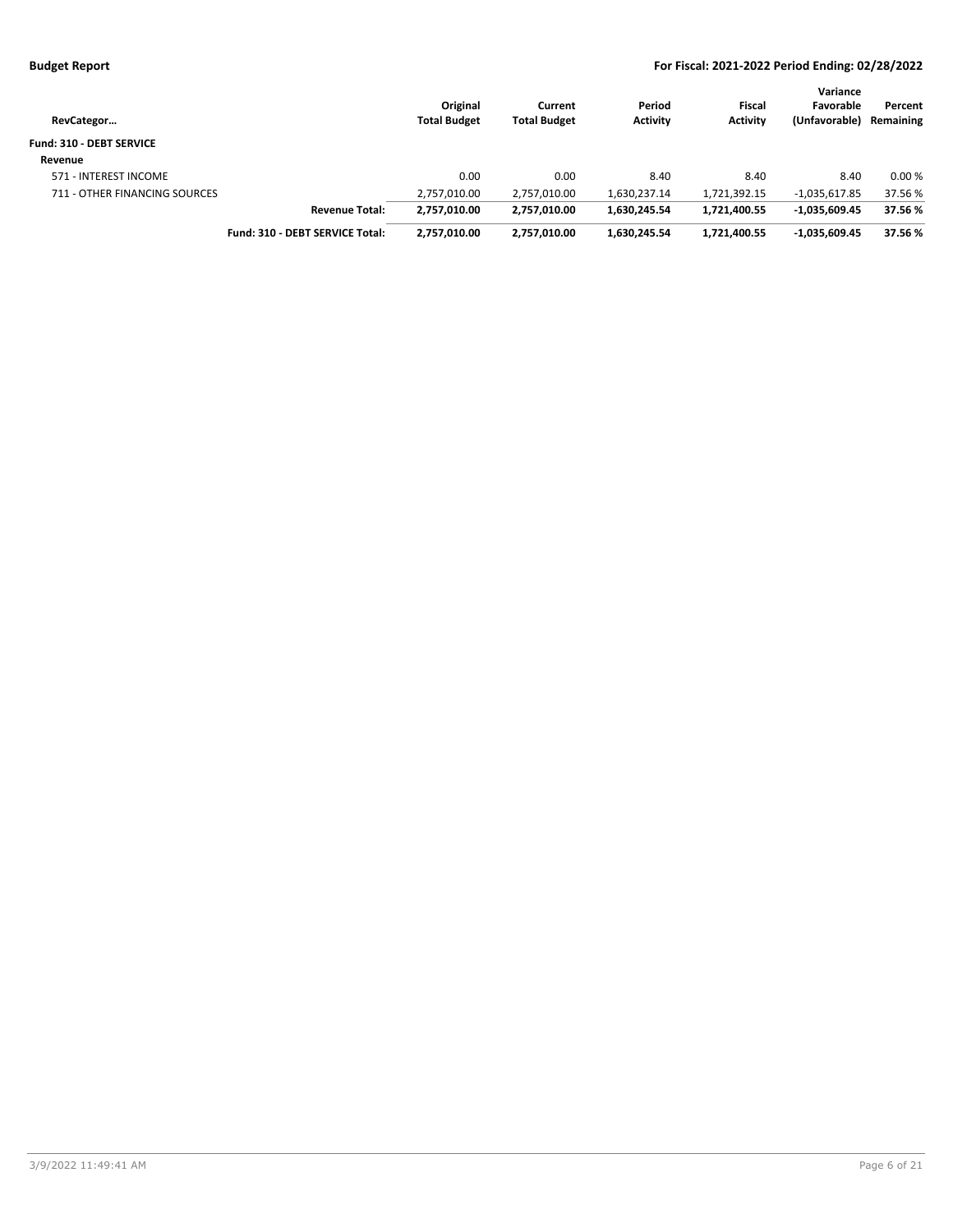| RevCategor                                  | Original<br><b>Total Budget</b> | Current<br><b>Total Budget</b> | Period<br><b>Activity</b> | Fiscal<br><b>Activity</b> | Variance<br>Favorable<br>(Unfavorable) | Percent<br>Remaining |
|---------------------------------------------|---------------------------------|--------------------------------|---------------------------|---------------------------|----------------------------------------|----------------------|
| Fund: 410 - NEIGHBORHOOD IMPROVEMENT        |                                 |                                |                           |                           |                                        |                      |
| Revenue                                     |                                 |                                |                           |                           |                                        |                      |
| 511 - PROPERTY TAX                          | 59,500.00                       | 59,500.00                      | 0.00                      | 54,082.80                 | $-5,417.20$                            | 9.10 %               |
| 571 - INTEREST INCOME                       | 0.00                            | 0.00                           | 0.00                      | 705.59                    | 705.59                                 | 0.00%                |
| 711 - OTHER FINANCING SOURCES               | 100,620.00                      | 100,620.00                     | 0.00                      | 0.00                      | $-100,620.00$                          | 100.00 %             |
| <b>Revenue Total:</b>                       | 160.120.00                      | 160.120.00                     | 0.00                      | 54,788.39                 | $-105.331.61$                          | 65.78%               |
| Fund: 410 - NEIGHBORHOOD IMPROVEMENT Total: | 160,120.00                      | 160,120.00                     | 0.00                      | 54,788.39                 | $-105,331.61$                          | 65.78%               |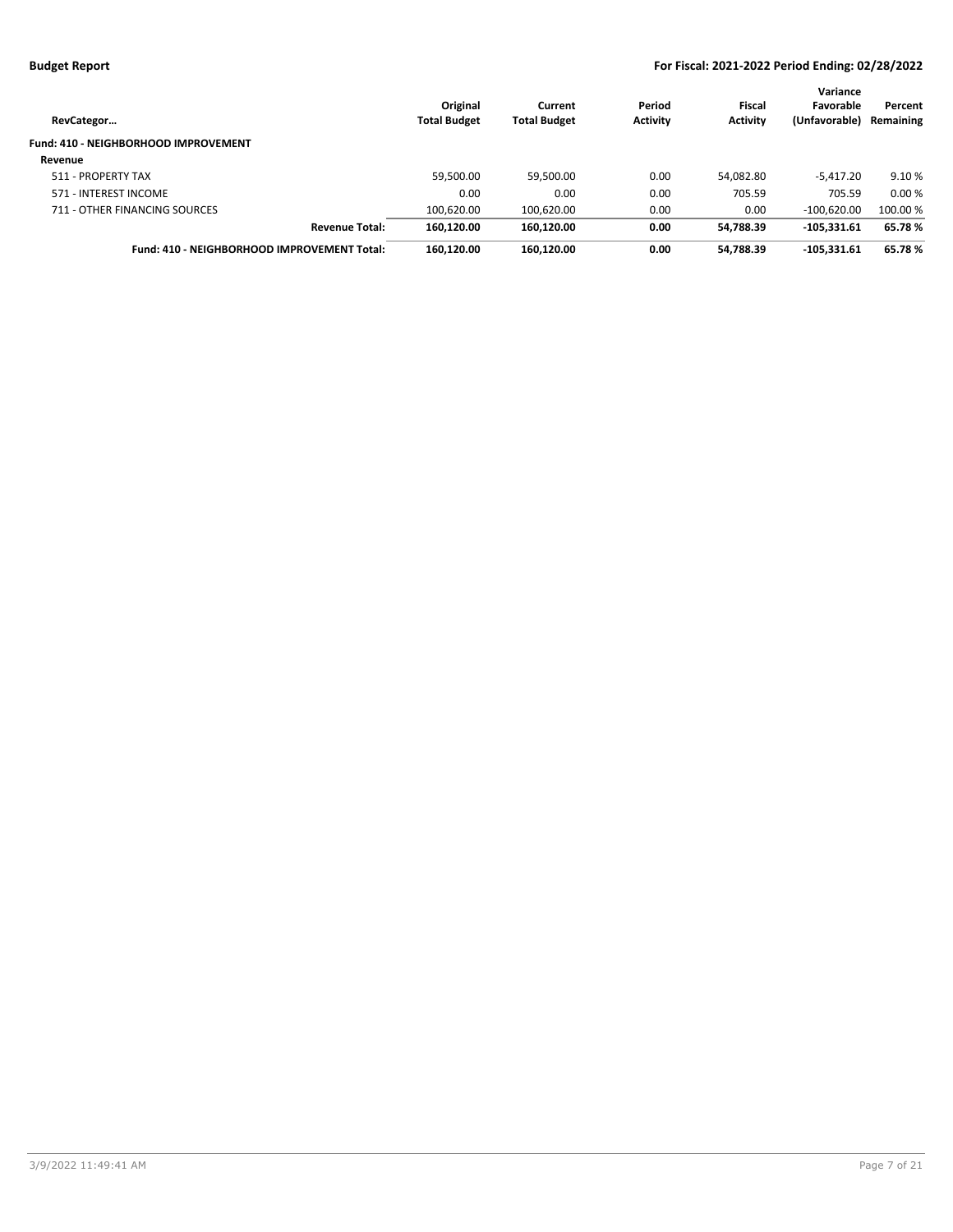|                                      |                     |                     |                 |                 | Variance      |           |
|--------------------------------------|---------------------|---------------------|-----------------|-----------------|---------------|-----------|
|                                      | Original            | Current             | Period          | Fiscal          | Favorable     | Percent   |
| RevCategor                           | <b>Total Budget</b> | <b>Total Budget</b> | <b>Activity</b> | <b>Activity</b> | (Unfavorable) | Remaining |
| Fund: 430 - PARK & RECREATION        |                     |                     |                 |                 |               |           |
| Revenue                              |                     |                     |                 |                 |               |           |
| 511 - PROPERTY TAX                   | 465,780.00          | 465,780.00          | 24,125.89       | 448,896.33      | $-16,883.67$  | 3.62%     |
| 512 - SALES TAX                      | 1,350,000.00        | 1,350,000.00        | 123,949.76      | 603,366.90      | -746,633.10   | 55.31 %   |
| <b>513 - USE TAX</b>                 | 150,000.00          | 150,000.00          | 13,647.12       | 62,605.67       | $-87,394.33$  | 58.26%    |
| 551 - SERVICE & MERCHANDISE          | 862,890.50          | 862,890.50          | 35,838.94       | 164,342.34      | $-698,548.16$ | 80.95%    |
| 561 - ASSET SALES                    | 200.00              | 200.00              | 0.00            | 0.00            | $-200.00$     | 100.00 %  |
| 571 - INTEREST INCOME                | 15,960.00           | 15,960.00           | 0.00            | 4,685.45        | $-11,274.55$  | 70.64 %   |
| 591 - DONATION                       | 2,000.00            | 2,000.00            | 40.00           | 290.00          | $-1,710.00$   | 85.50%    |
| 599 - REVENUE - NON CATEGORIZED      | 2,500.00            | 2,500.00            | 0.00            | 13,598.00       | 11,098.00     | 443.92%   |
| <b>Revenue Total:</b>                | 2,849,330.50        | 2,849,330.50        | 197,601.71      | 1,297,784.69    | -1,551,545.81 | 54.45 %   |
| Fund: 430 - PARK & RECREATION Total: | 2,849,330.50        | 2,849,330.50        | 197,601.71      | 1,297,784.69    | -1,551,545.81 | 54.45 %   |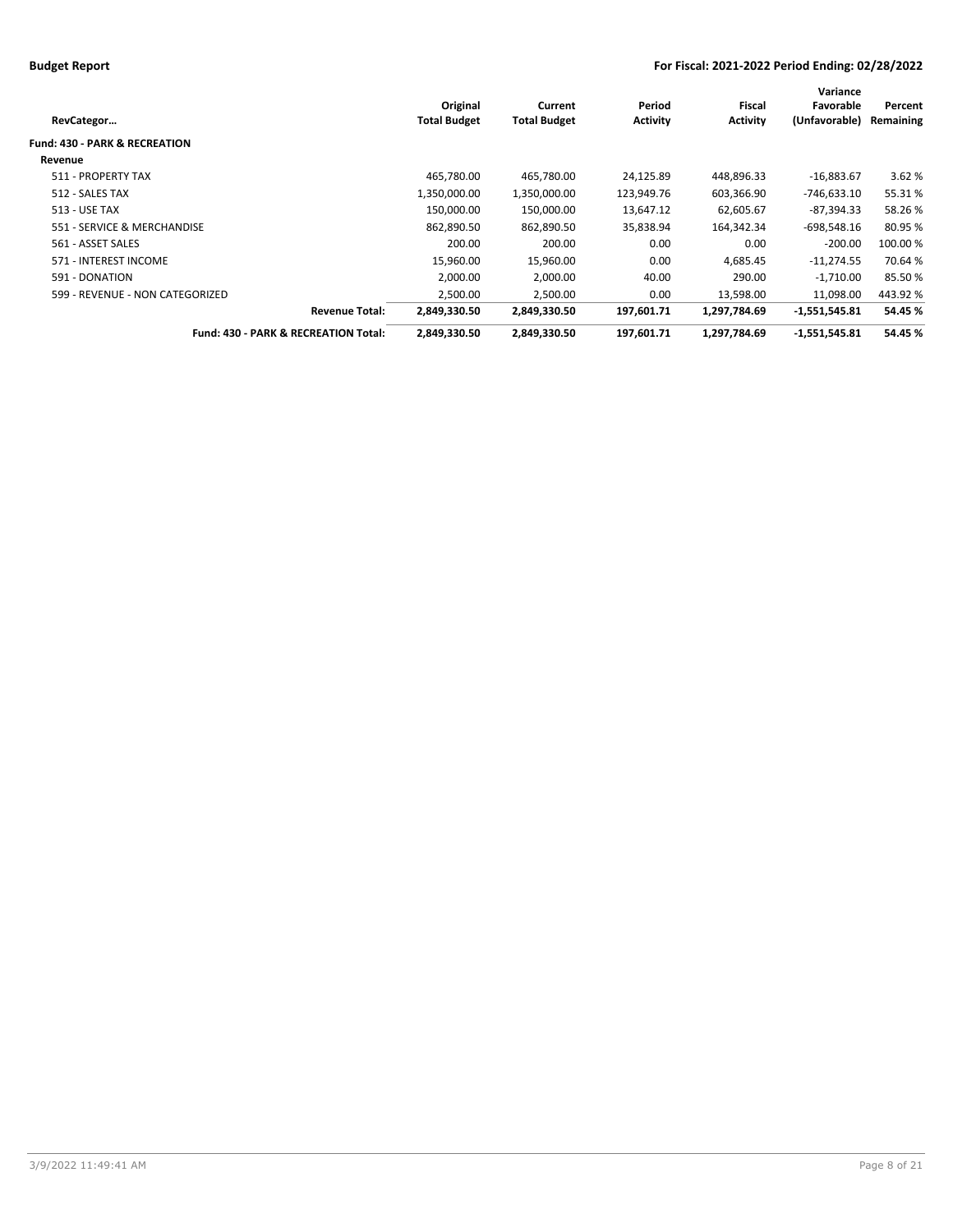| RevCategor                                   | Original<br><b>Total Budget</b> | Current<br><b>Total Budget</b> | Period<br><b>Activity</b> | Fiscal<br><b>Activity</b> | Variance<br>Favorable<br>(Unfavorable) | Percent<br>Remaining |
|----------------------------------------------|---------------------------------|--------------------------------|---------------------------|---------------------------|----------------------------------------|----------------------|
| <b>Fund: 440 - TAX INCREMENTAL FINANCING</b> |                                 |                                |                           |                           |                                        |                      |
| Revenue                                      |                                 |                                |                           |                           |                                        |                      |
| 511 - PROPERTY TAX                           | 140.600.00                      | 140,600.00                     | 14,123.61                 | 145.525.26                | 4.925.26                               | 3.50 %               |
| 512 - SALES TAX                              | 9,500.00                        | 9,500.00                       | 0.00                      | 0.00                      | $-9,500.00$                            | 100.00 %             |
| <b>Revenue Total:</b>                        | 150.100.00                      | 150.100.00                     | 14,123.61                 | 145.525.26                | $-4.574.74$                            | 3.05%                |
| Fund: 440 - TAX INCREMENTAL FINANCING Total: | 150.100.00                      | 150.100.00                     | 14.123.61                 | 145.525.26                | -4.574.74                              | 3.05 %               |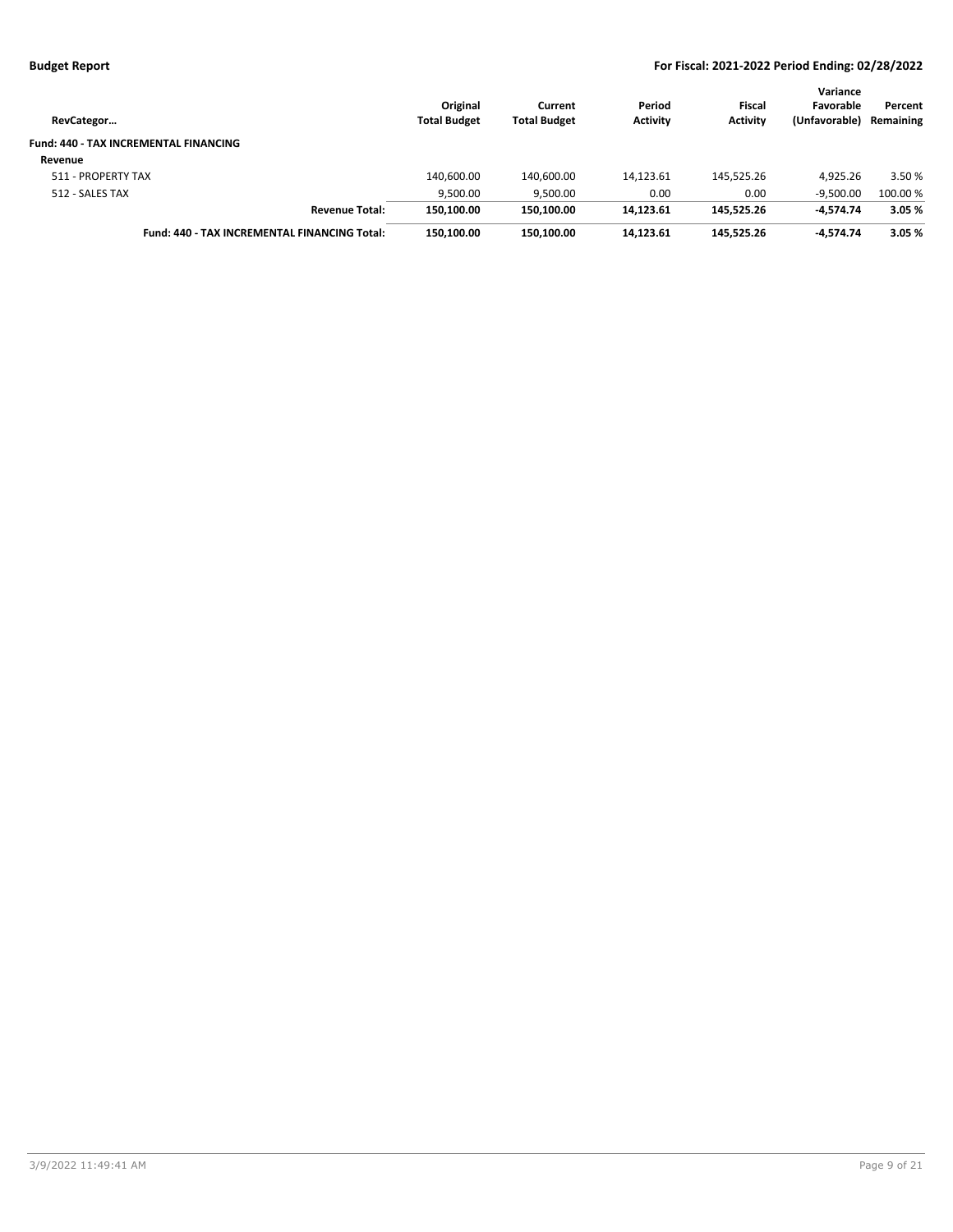| RevCategor                                        | Original<br><b>Total Budget</b> | Current<br><b>Total Budget</b> | Period<br><b>Activity</b> | Fiscal<br><b>Activity</b> | Variance<br>Favorable<br>(Unfavorable) | Percent<br>Remaining |
|---------------------------------------------------|---------------------------------|--------------------------------|---------------------------|---------------------------|----------------------------------------|----------------------|
| <b>Fund: 610 - WATER POLLUTION CONTROL</b>        |                                 |                                |                           |                           |                                        |                      |
| Revenue                                           |                                 |                                |                           |                           |                                        |                      |
| 532 - PERMITS                                     | 500.00                          | 500.00                         | 0.00                      | 0.00                      | $-500.00$                              | 100.00 %             |
| 551 - SERVICE & MERCHANDISE                       | 4.784.600.00                    | 4.784.600.00                   | 397.513.03                | 2,135,257.64              | $-2.649.342.36$                        | 55.37 %              |
| 571 - INTEREST INCOME                             | 287.540.00                      | 287.540.00                     | 16.378.94                 | 83.941.79                 | $-203.598.21$                          | 70.81%               |
| 599 - REVENUE - NON CATEGORIZED                   | 0.00                            | 0.00                           | 0.00                      | 2.094.85                  | 2.094.85                               | 0.00%                |
| <b>Revenue Total:</b>                             | 5.072.640.00                    | 5,072,640.00                   | 413,891.97                | 2,221,294.28              | $-2.851.345.72$                        | 56.21%               |
| <b>Fund: 610 - WATER POLLUTION CONTROL Total:</b> | 5,072,640.00                    | 5,072,640.00                   | 413.891.97                | 2,221,294.28              | $-2,851,345.72$                        | 56.21%               |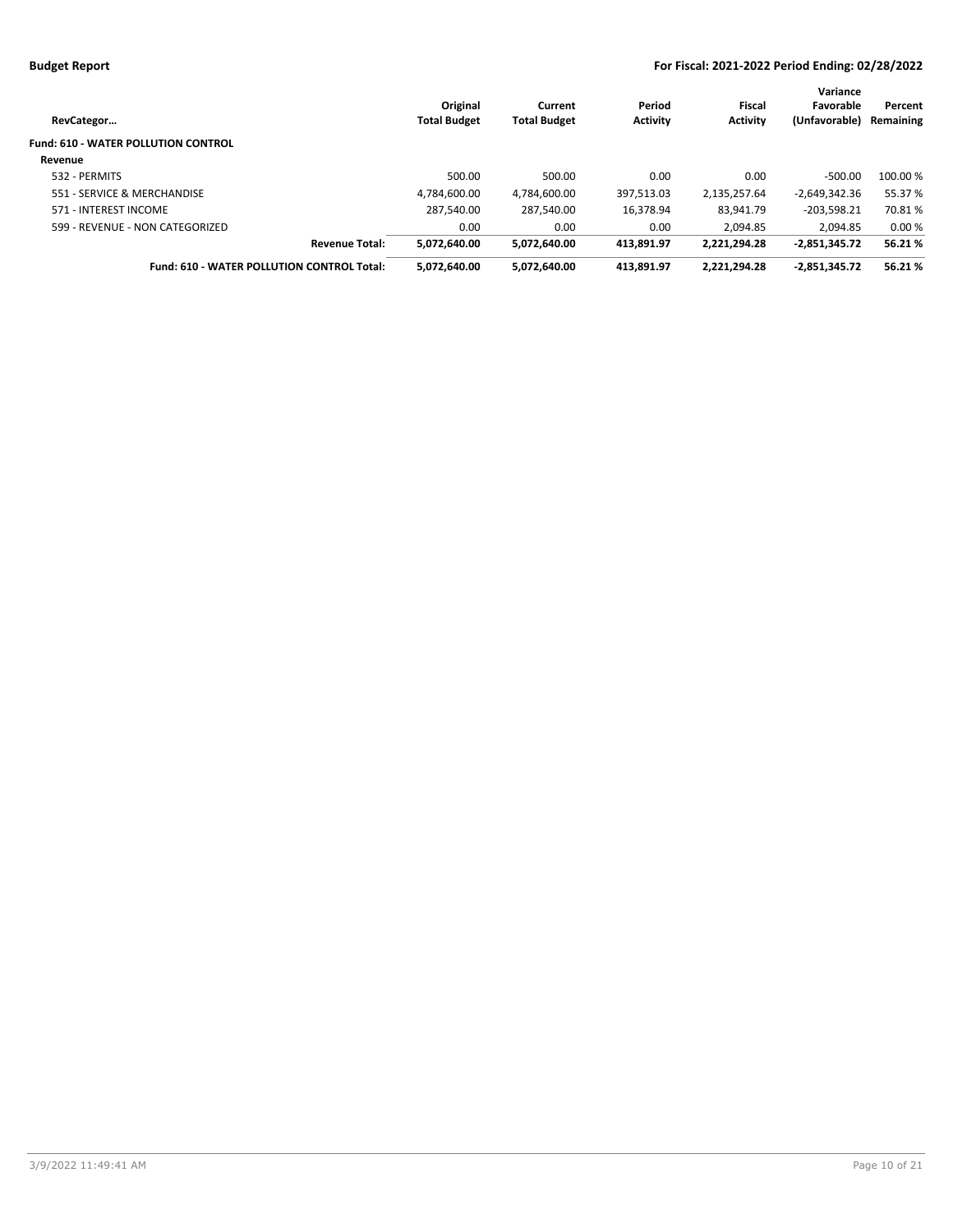| RevCategor            |                                     | Original<br><b>Total Budget</b> | Current<br><b>Total Budget</b> | Period<br><b>Activity</b> | <b>Fiscal</b><br><b>Activity</b> | Variance<br>Favorable<br>(Unfavorable) | Percent<br>Remaining |
|-----------------------|-------------------------------------|---------------------------------|--------------------------------|---------------------------|----------------------------------|----------------------------------------|----------------------|
| Fund: 710 - STEVENSON |                                     |                                 |                                |                           |                                  |                                        |                      |
| Revenue               |                                     |                                 |                                |                           |                                  |                                        |                      |
| 571 - INTEREST INCOME |                                     | 920.00                          | 920.00                         | 0.00                      | 245.43                           | $-674.57$                              | 73.32 %              |
|                       | <b>Revenue Total:</b>               | 920.00                          | 920.00                         | 0.00                      | 245.43                           | $-674.57$                              | 73.32 %              |
|                       | <b>Fund: 710 - STEVENSON Total:</b> | 920.00                          | 920.00                         | 0.00                      | 245.43                           | $-674.57$                              | 73.32 %              |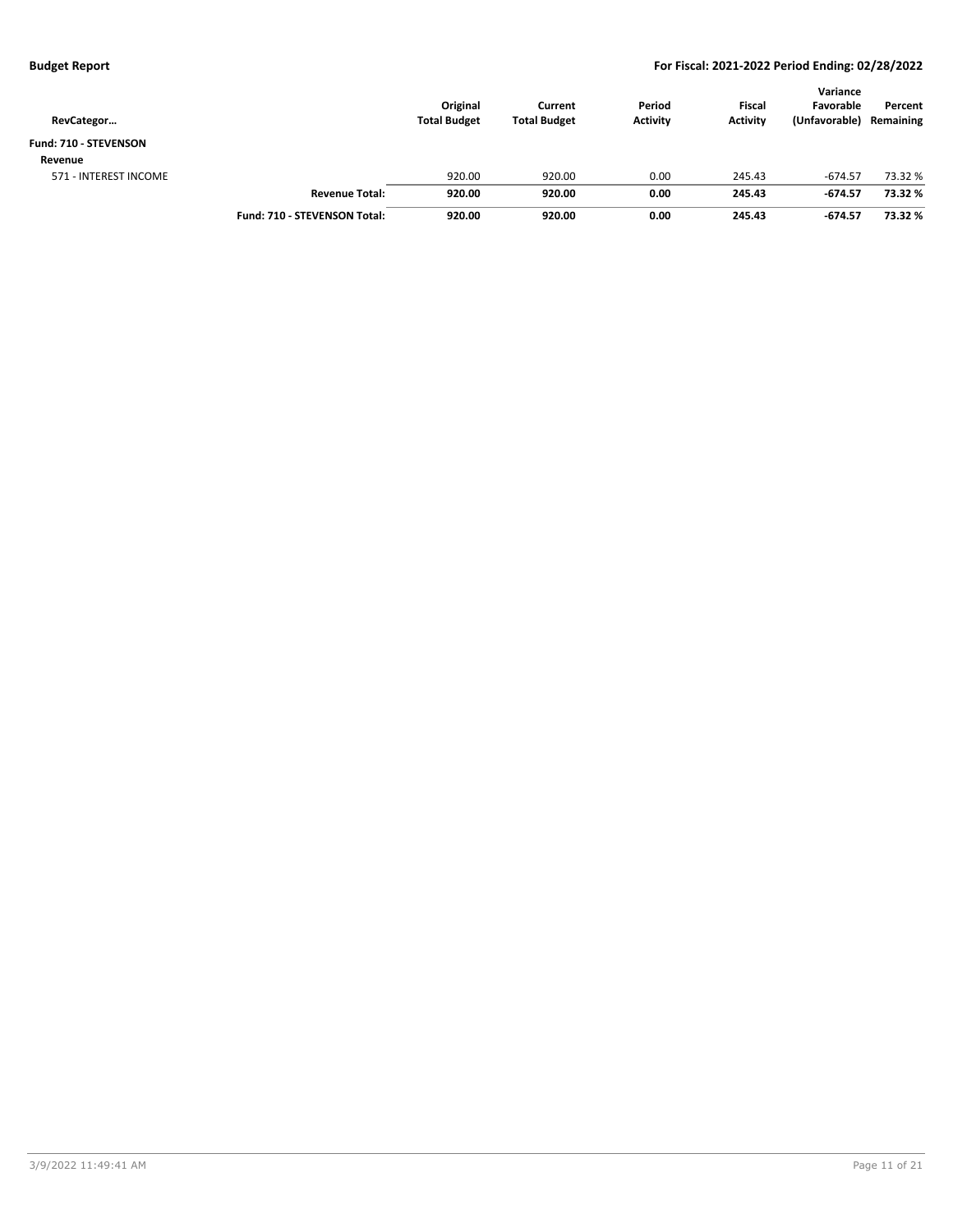| RevCategor            |                          | Original<br><b>Total Budget</b> | Current<br><b>Total Budget</b> | Period<br><b>Activity</b> | <b>Fiscal</b><br><b>Activity</b> | Variance<br>Favorable<br>(Unfavorable) | Percent<br>Remaining |
|-----------------------|--------------------------|---------------------------------|--------------------------------|---------------------------|----------------------------------|----------------------------------------|----------------------|
| Fund: 720 - BROWN     |                          |                                 |                                |                           |                                  |                                        |                      |
| Revenue               |                          |                                 |                                |                           |                                  |                                        |                      |
| 571 - INTEREST INCOME |                          | 270.00                          | 270.00                         | 0.00                      | 70.19                            | $-199.81$                              | 74.00 %              |
|                       | <b>Revenue Total:</b>    | 270.00                          | 270.00                         | 0.00                      | 70.19                            | $-199.81$                              | 74.00%               |
|                       | Fund: 720 - BROWN Total: | 270.00                          | 270.00                         | 0.00                      | 70.19                            | $-199.81$                              | 74.00%               |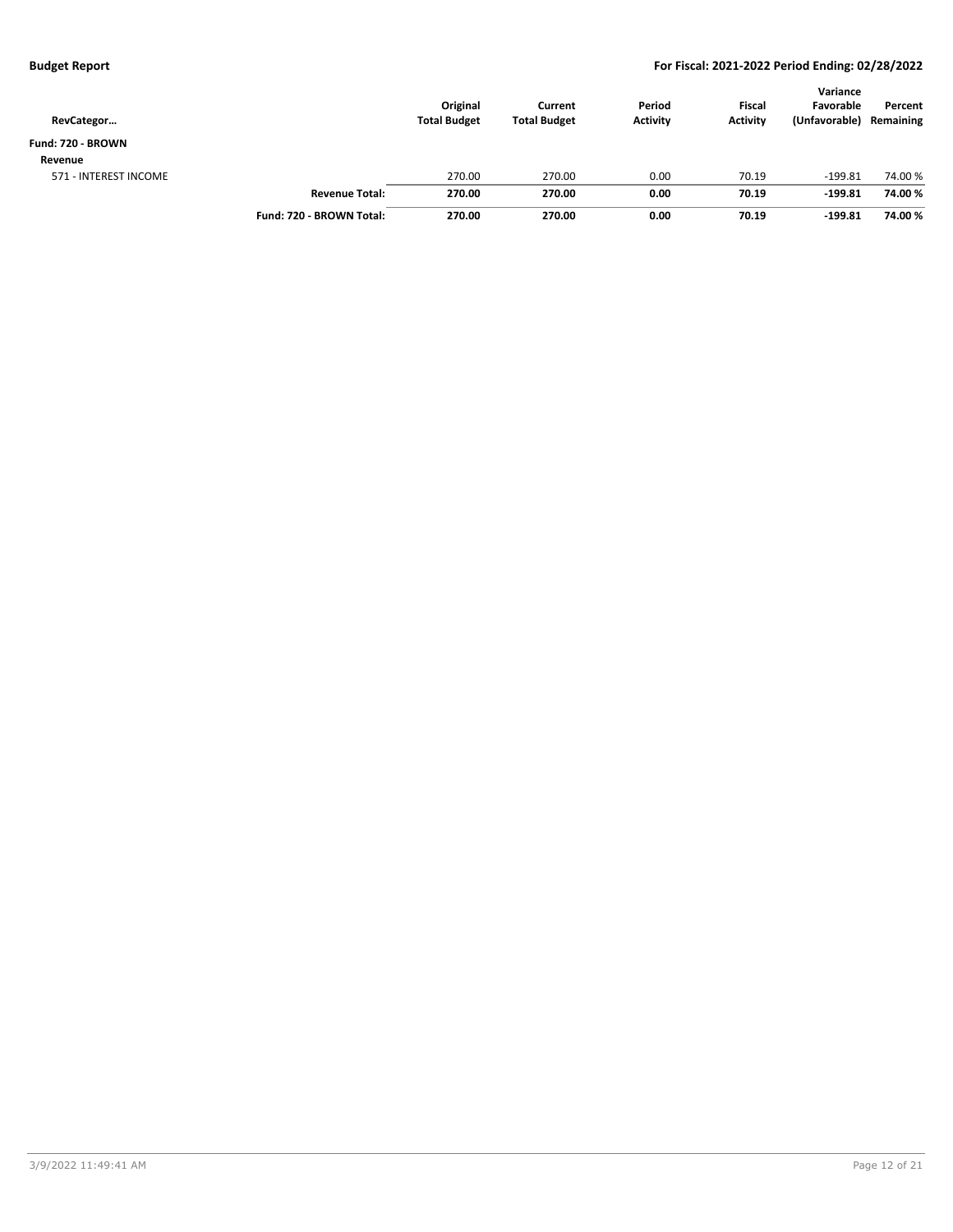| RevCategor            |                             | Original<br><b>Total Budget</b> | Current<br><b>Total Budget</b> | Period<br><b>Activity</b> | Fiscal<br><b>Activity</b> | Variance<br>Favorable<br>(Unfavorable) | Percent<br>Remaining |
|-----------------------|-----------------------------|---------------------------------|--------------------------------|---------------------------|---------------------------|----------------------------------------|----------------------|
| Fund: 730 - ANDERSON  |                             |                                 |                                |                           |                           |                                        |                      |
| Revenue               |                             |                                 |                                |                           |                           |                                        |                      |
| 571 - INTEREST INCOME |                             | 190.00                          | 190.00                         | 0.00                      | 51.11                     | $-138.89$                              | 73.10 %              |
| 591 - DONATION        |                             | 1,000.00                        | 1,000.00                       | 0.00                      | 0.00                      | $-1,000.00$                            | 100.00%              |
|                       | <b>Revenue Total:</b>       | 1,190.00                        | 1,190.00                       | 0.00                      | 51.11                     | $-1,138.89$                            | 95.71%               |
|                       | Fund: 730 - ANDERSON Total: | 1,190.00                        | 1,190.00                       | 0.00                      | 51.11                     | $-1,138.89$                            | 95.71%               |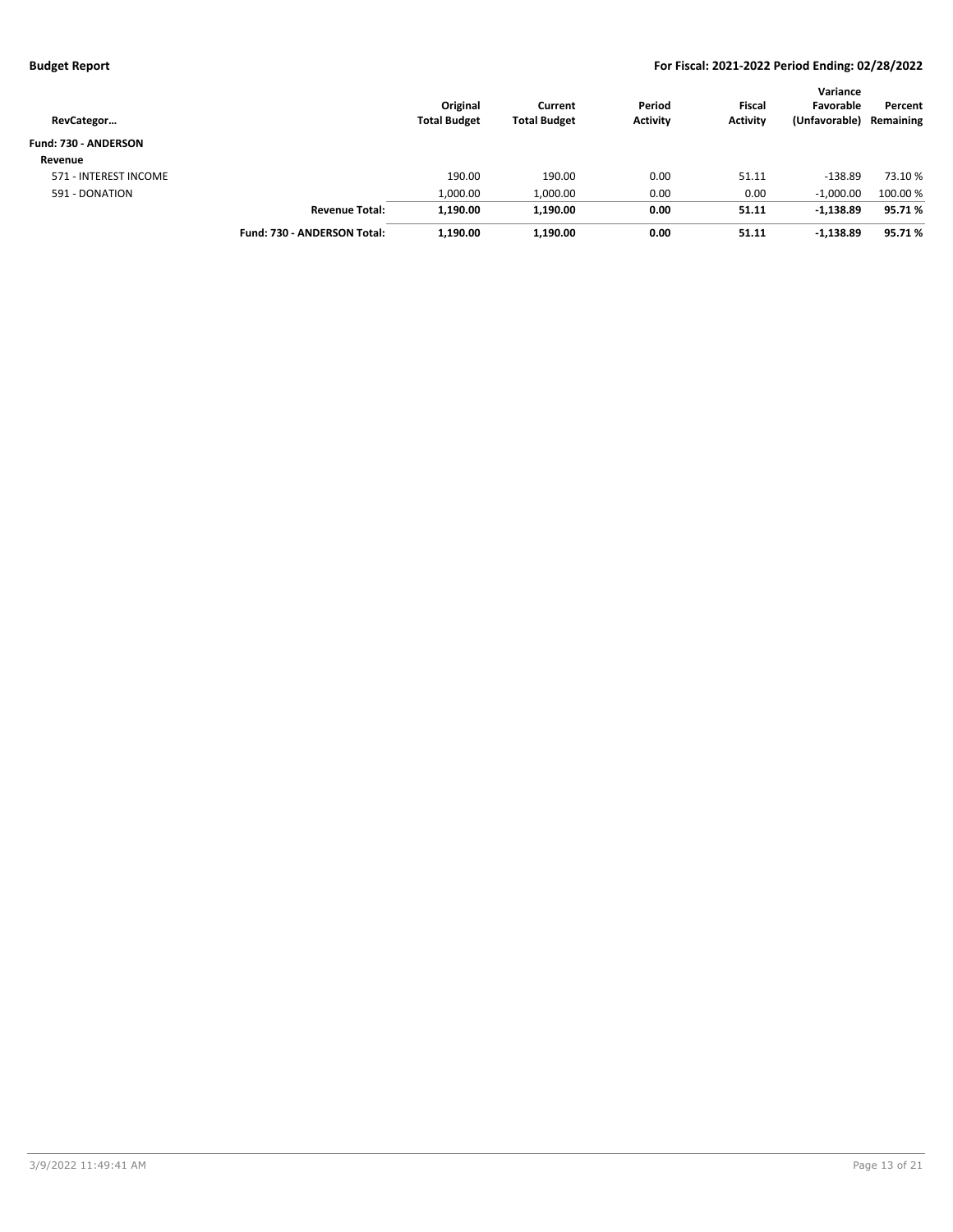| RevCategor            |                            | Original<br><b>Total Budget</b> | Current<br><b>Total Budget</b> | Period<br><b>Activity</b> | <b>Fiscal</b><br><b>Activity</b> | Variance<br>Favorable<br>(Unfavorable) | Percent<br>Remaining |
|-----------------------|----------------------------|---------------------------------|--------------------------------|---------------------------|----------------------------------|----------------------------------------|----------------------|
| Fund: 740 - CRISSEY   |                            |                                 |                                |                           |                                  |                                        |                      |
| Revenue               |                            |                                 |                                |                           |                                  |                                        |                      |
| 571 - INTEREST INCOME |                            | 230.00                          | 230.00                         | 0.00                      | 58.49                            | $-171.51$                              | 74.57 %              |
|                       | <b>Revenue Total:</b>      | 230.00                          | 230.00                         | 0.00                      | 58.49                            | $-171.51$                              | 74.57 %              |
|                       | Fund: 740 - CRISSEY Total: | 230.00                          | 230.00                         | 0.00                      | 58.49                            | $-171.51$                              | 74.57 %              |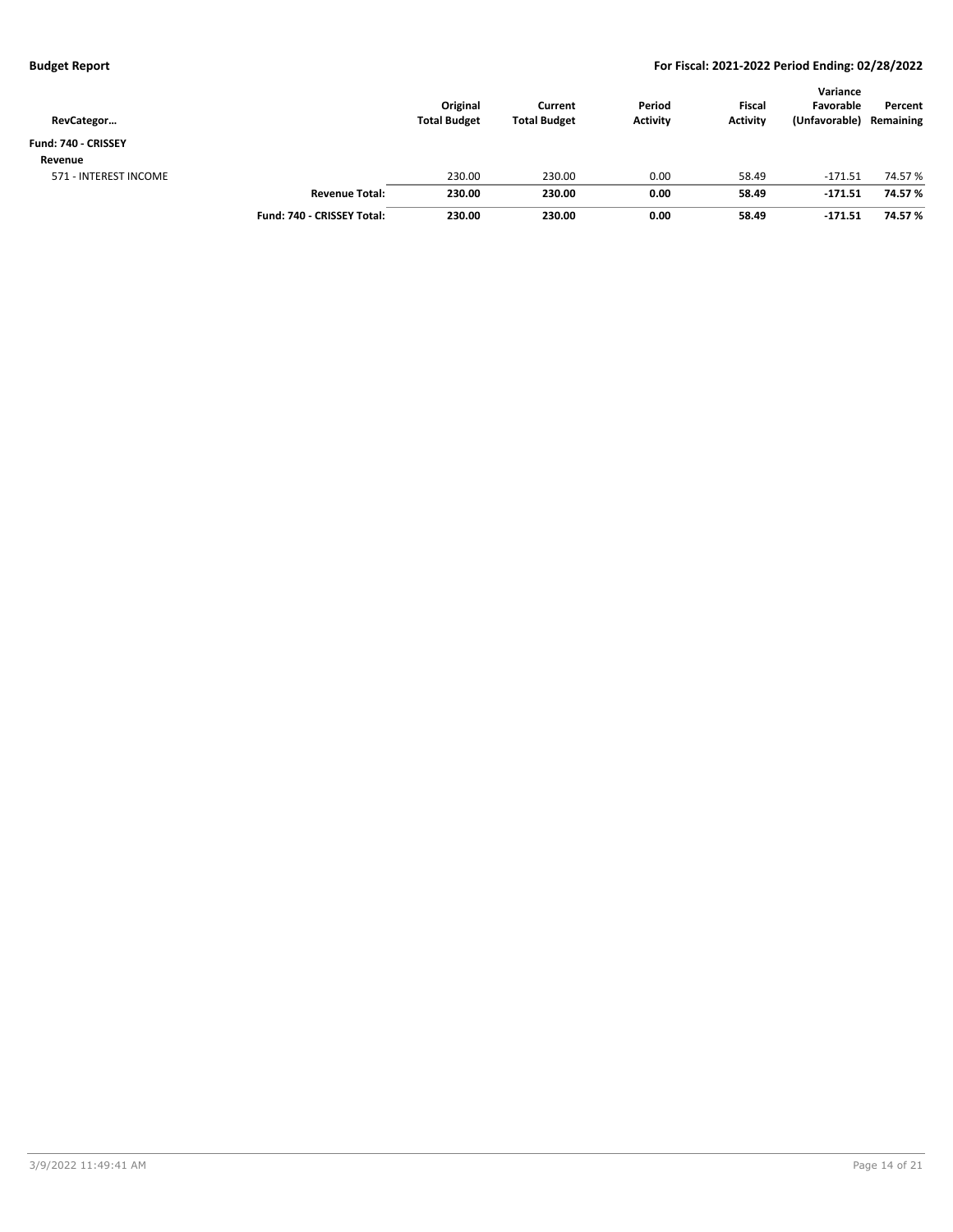| RevCategor                       |                                         | Original<br><b>Total Budget</b> | Current<br><b>Total Budget</b> | Period<br><b>Activity</b> | <b>Fiscal</b><br><b>Activity</b> | Variance<br>Favorable<br>(Unfavorable) | Percent<br>Remaining |
|----------------------------------|-----------------------------------------|---------------------------------|--------------------------------|---------------------------|----------------------------------|----------------------------------------|----------------------|
| <b>Fund: 750 - TRICENTENNIAL</b> |                                         |                                 |                                |                           |                                  |                                        |                      |
| Revenue                          |                                         |                                 |                                |                           |                                  |                                        |                      |
| 571 - INTEREST INCOME            |                                         | 80.00                           | 80.00                          | 0.00                      | 39.45                            | $-40.55$                               | 50.69 %              |
|                                  | <b>Revenue Total:</b>                   | 80.00                           | 80.00                          | 0.00                      | 39.45                            | $-40.55$                               | 50.69%               |
|                                  | <b>Fund: 750 - TRICENTENNIAL Total:</b> | 80.00                           | 80.00                          | 0.00                      | 39.45                            | $-40.55$                               | 50.69%               |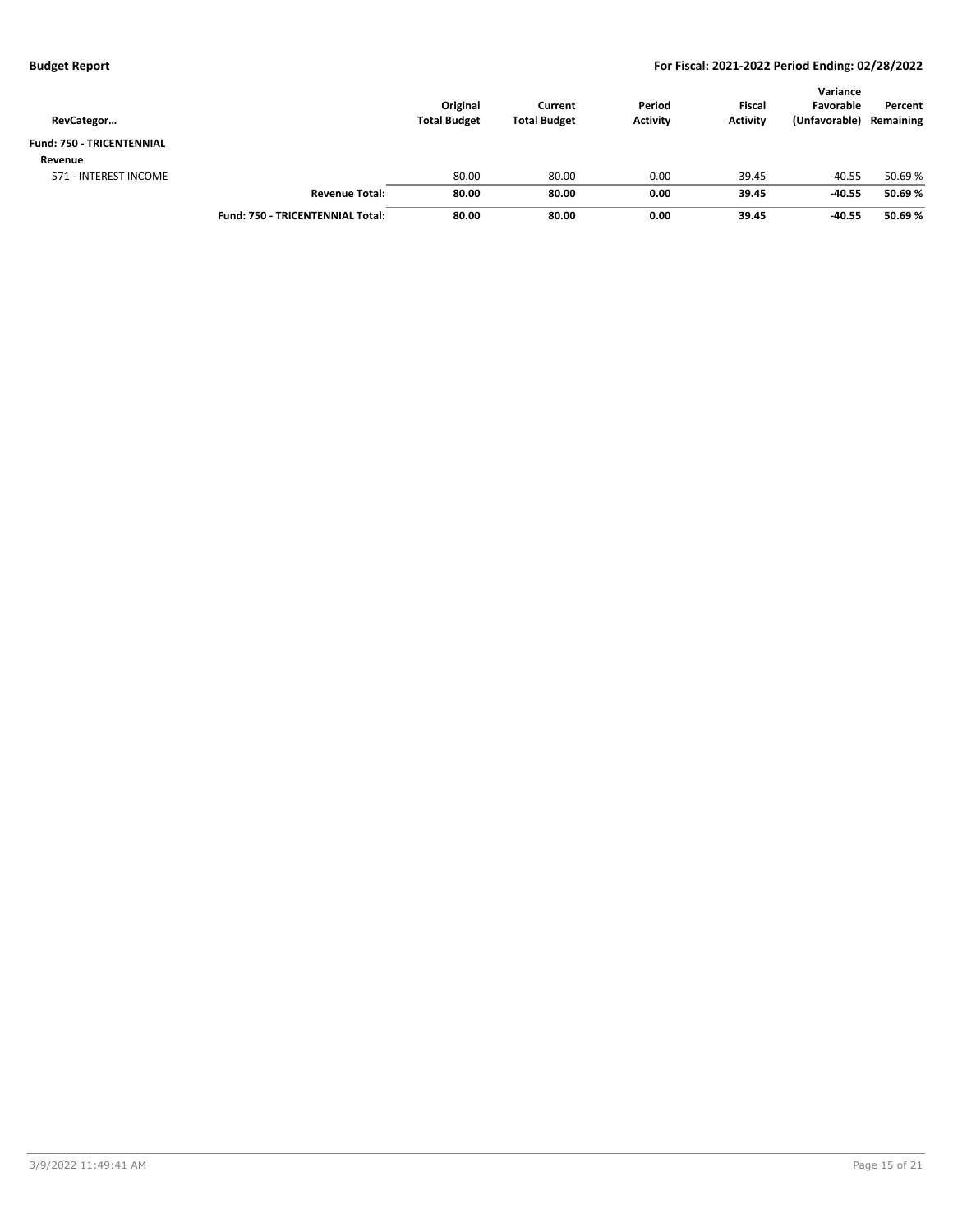| RevCategor                             |                                        | Original<br><b>Total Budget</b> | Current<br><b>Total Budget</b> | Period<br><b>Activity</b> | <b>Fiscal</b><br><b>Activity</b> | Variance<br>Favorable<br>(Unfavorable) | Percent<br>Remaining |
|----------------------------------------|----------------------------------------|---------------------------------|--------------------------------|---------------------------|----------------------------------|----------------------------------------|----------------------|
| <b>Fund: 810 - CHILDREN'S MEMORIAL</b> |                                        |                                 |                                |                           |                                  |                                        |                      |
| Revenue                                |                                        |                                 |                                |                           |                                  |                                        |                      |
| 571 - INTEREST INCOME                  |                                        | 330.00                          | 330.00                         | 0.00                      | 154.40                           | $-175.60$                              | 53.21 %              |
| 591 - DONATION                         |                                        | 15,600.00                       | 15,600.00                      | 640.00                    | 1,690.00                         | $-13.910.00$                           | 89.17 %              |
|                                        | <b>Revenue Total:</b>                  | 15,930.00                       | 15.930.00                      | 640.00                    | 1.844.40                         | -14.085.60                             | 88.42 %              |
|                                        | Fund: 810 - CHILDREN'S MEMORIAL Total: | 15.930.00                       | 15.930.00                      | 640.00                    | 1.844.40                         | -14.085.60                             | 88.42 %              |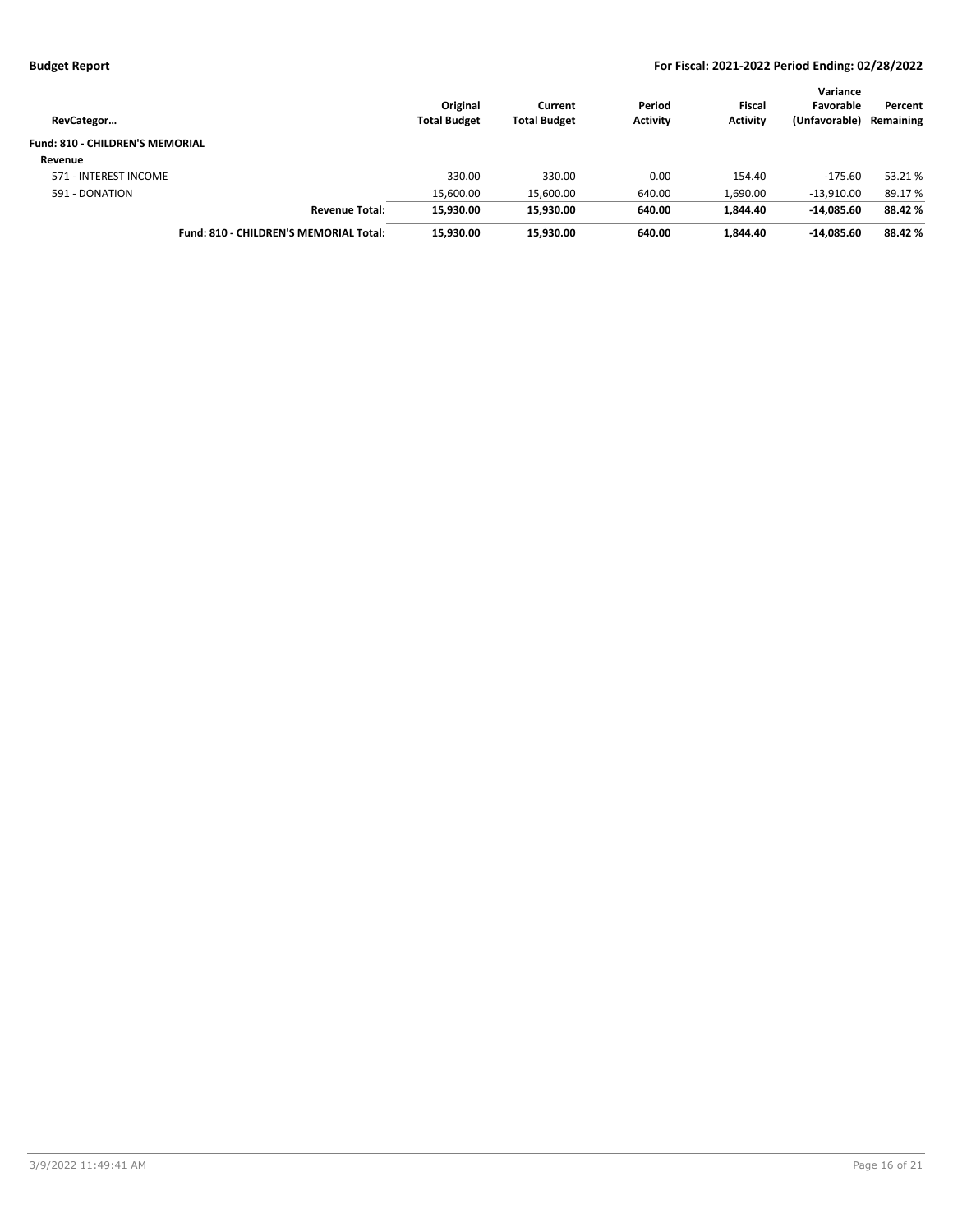| RevCategor                         | Original<br><b>Total Budget</b> | Current<br><b>Total Budget</b> | Period<br><b>Activity</b> | <b>Fiscal</b><br><b>Activity</b> | Variance<br>Favorable<br>(Unfavorable) | Percent<br>Remaining |
|------------------------------------|---------------------------------|--------------------------------|---------------------------|----------------------------------|----------------------------------------|----------------------|
| <b>Fund: 820 - ARTS COMMISSION</b> |                                 |                                |                           |                                  |                                        |                      |
| Revenue                            |                                 |                                |                           |                                  |                                        |                      |
| 551 - SERVICE & MERCHANDISE        | 1,000.00                        | 1,000.00                       | 0.00                      | 0.00                             | $-1.000.00$                            | 100.00 %             |
| 571 - INTEREST INCOME              | 0.00                            | 0.00                           | 0.00                      | 49.75                            | 49.75                                  | 0.00%                |
| 591 - DONATION                     | 500.00                          | 500.00                         | 0.00                      | 0.00                             | $-500.00$                              | 100.00%              |
| <b>Revenue Total:</b>              | 1,500.00                        | 1,500.00                       | 0.00                      | 49.75                            | $-1,450.25$                            | 96.68%               |
| Fund: 820 - ARTS COMMISSION Total: | 1,500.00                        | 1,500.00                       | 0.00                      | 49.75                            | $-1,450.25$                            | 96.68%               |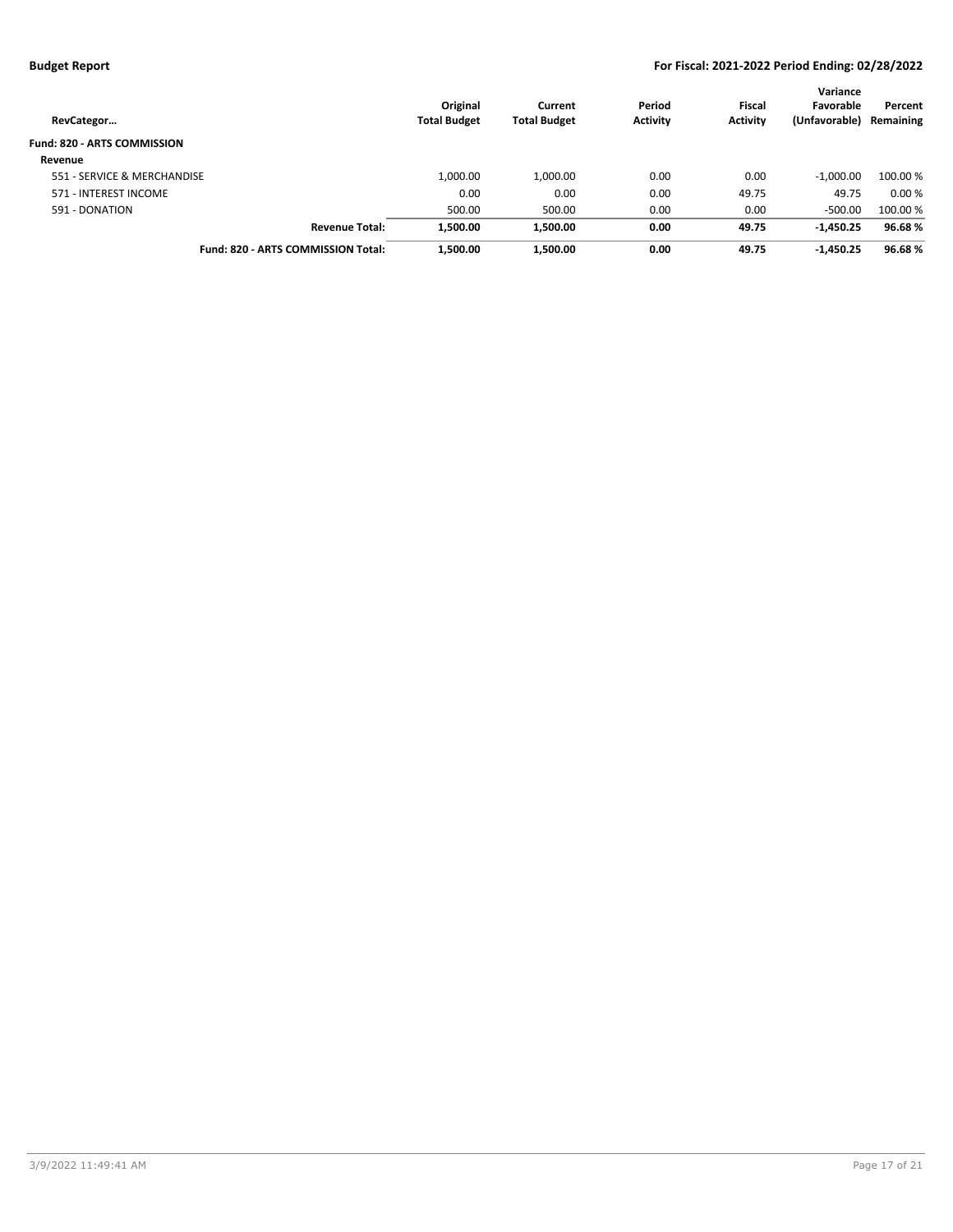| RevCategor                   |                                     | Original<br><b>Total Budget</b> | Current<br><b>Total Budget</b> | Period<br><b>Activity</b> | <b>Fiscal</b><br><b>Activity</b> | Variance<br>Favorable<br>(Unfavorable) | Percent<br>Remaining |
|------------------------------|-------------------------------------|---------------------------------|--------------------------------|---------------------------|----------------------------------|----------------------------------------|----------------------|
| Fund: 825 - PUBLIC ARTS FUND |                                     |                                 |                                |                           |                                  |                                        |                      |
| Revenue                      |                                     |                                 |                                |                           |                                  |                                        |                      |
| 571 - INTEREST INCOME        |                                     | 20.00                           | 20.00                          | 0.00                      | 1.91                             | $-18.09$                               | 90.45 %              |
|                              | <b>Revenue Total:</b>               | 20.00                           | 20.00                          | 0.00                      | 1.91                             | $-18.09$                               | 90.45 %              |
|                              | Fund: 825 - PUBLIC ARTS FUND Total: | 20.00                           | 20.00                          | 0.00                      | 1.91                             | $-18.09$                               | 90.45 %              |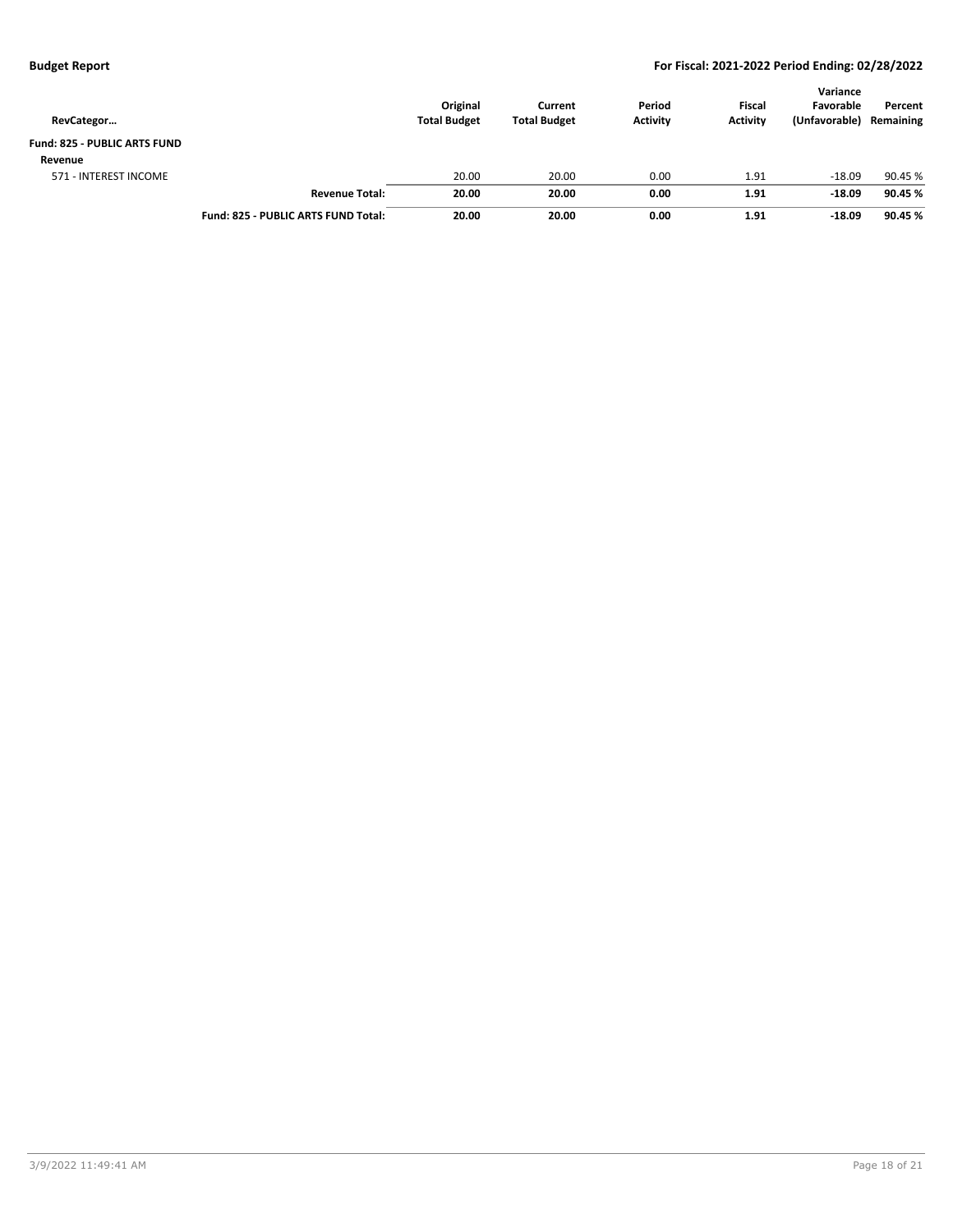|                                        |                     |                     |                 |                 | Variance      |           |
|----------------------------------------|---------------------|---------------------|-----------------|-----------------|---------------|-----------|
|                                        | Original            | Current             | Period          | Fiscal          | Favorable     | Percent   |
| RevCategor                             | <b>Total Budget</b> | <b>Total Budget</b> | <b>Activity</b> | <b>Activity</b> | (Unfavorable) | Remaining |
| Fund: 830 - WCVB TOURISM BUREAU        |                     |                     |                 |                 |               |           |
| Revenue                                |                     |                     |                 |                 |               |           |
| 519 - TAX - NON CATEGORIZED            | 250.000.00          | 320.000.00          | 13.660.80       | 128.600.63      | -191.399.37   | 59.81%    |
| 522 - INTERGOVEN - STATE GRANT         | 25.000.00           | 70.000.00           | 0.00            | 6.628.83        | $-63.371.17$  | 90.53 %   |
| 551 - SERVICE & MERCHANDISE            | 0.00                | 22.800.00           | 1.200.00        | 8.800.00        | $-14.000.00$  | 61.40%    |
| 571 - INTEREST INCOME                  | 4.600.00            | 4,600.00            | 340.11          | 1.957.69        | $-2,642.31$   | 57.44 %   |
| 599 - REVENUE - NON CATEGORIZED        | 0.00                | 0.00                | 0.00            | 250.00          | 250.00        | 0.00%     |
| <b>Revenue Total:</b>                  | 279.600.00          | 417.400.00          | 15.200.91       | 146.237.15      | $-271.162.85$ | 64.96 %   |
| Fund: 830 - WCVB TOURISM BUREAU Total: | 279.600.00          | 417.400.00          | 15.200.91       | 146.237.15      | $-271.162.85$ | 64.96 %   |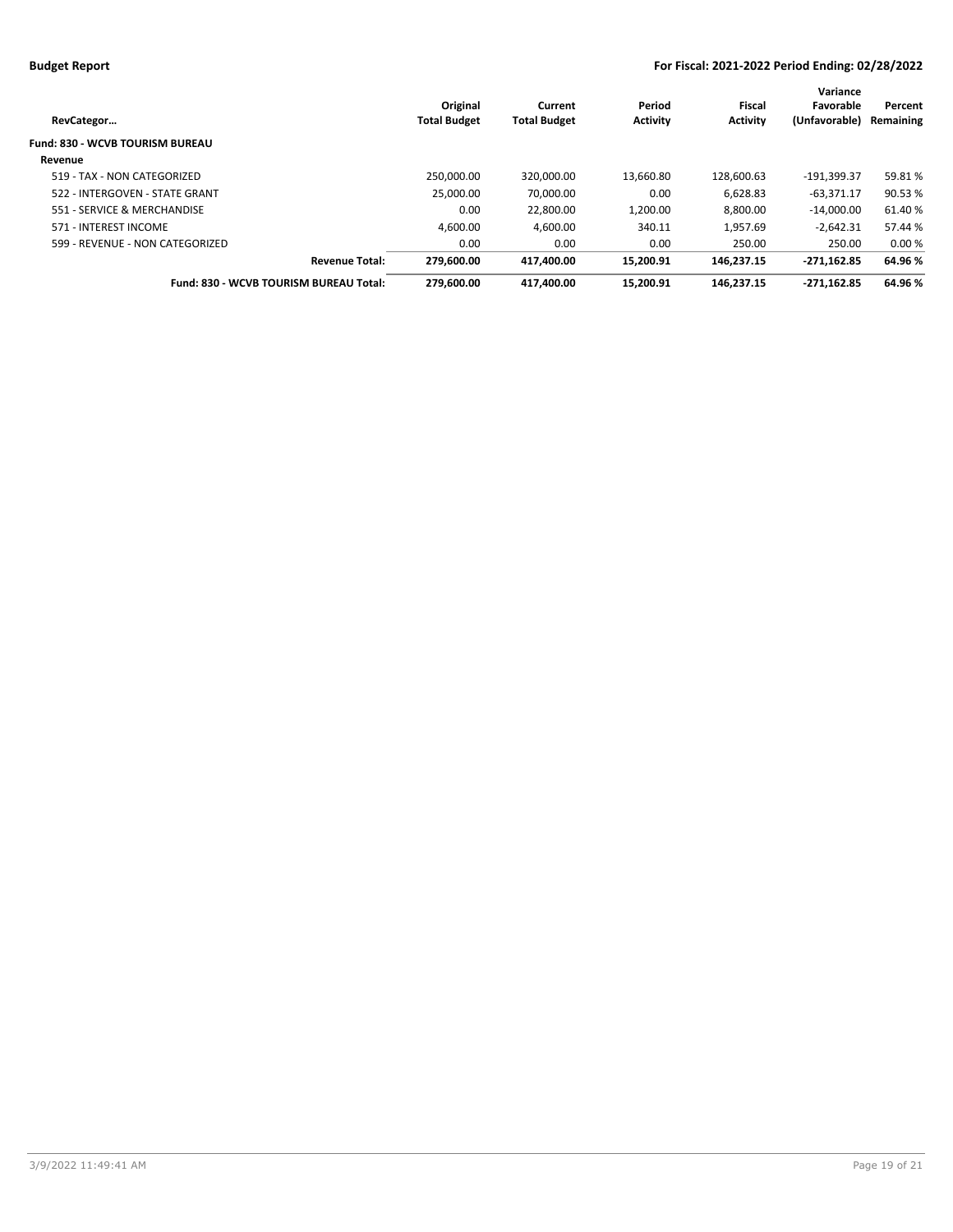| RevCategor                      |                                 | Original<br><b>Total Budget</b> | Current<br><b>Total Budget</b> | Period<br><b>Activity</b> | Fiscal<br><b>Activity</b> | Variance<br>Favorable<br>(Unfavorable) | Percent<br>Remaining |
|---------------------------------|---------------------------------|---------------------------------|--------------------------------|---------------------------|---------------------------|----------------------------------------|----------------------|
| <b>Fund: 900 - SELF INSURED</b> |                                 |                                 |                                |                           |                           |                                        |                      |
| Revenue                         |                                 |                                 |                                |                           |                           |                                        |                      |
| 500 - PREMIUMS                  |                                 | 1,334,040.00                    | 1,334,040.00                   | 106,443.41                | 489,176.28                | -844.863.72                            | 63.33 %              |
| 571 - INTEREST INCOME           |                                 | 7.000.00                        | 7,000.00                       | 0.00                      | 2,017.03                  | $-4.982.97$                            | 71.19%               |
|                                 | <b>Revenue Total:</b>           | 1.341.040.00                    | 1.341.040.00                   | 106.443.41                | 491.193.31                | $-849.846.69$                          | 63.37 %              |
|                                 | Fund: 900 - SELF INSURED Total: | 1,341,040.00                    | 1,341,040.00                   | 106.443.41                | 491.193.31                | $-849.846.69$                          | 63.37%               |
|                                 | <b>Report Total:</b>            | 39,079,750.50                   | 41,302,041.50                  | 3,440,735.86              | 13,227,695.95             | -28,074,345.55                         | 67.97%               |